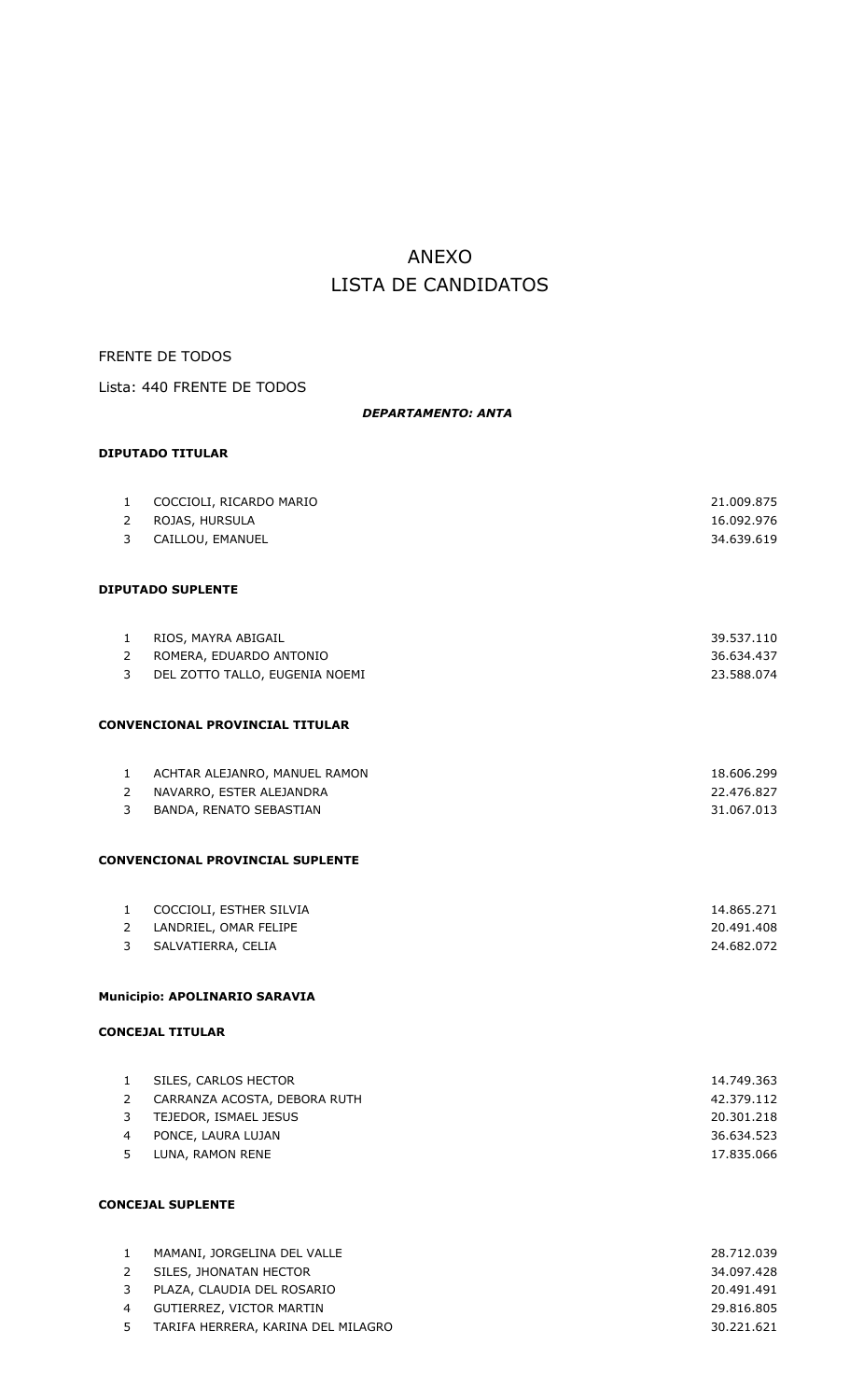### **Municipio: EL QUEBRACHAL**

## **CONCEJAL TITULAR**

| $\mathbf{1}$   | TEVES, MANOLO ALEJANDRO               | 33.391.463 |
|----------------|---------------------------------------|------------|
| 2              | FRIAS, EDITH CARINA                   | 41.748.874 |
| 3              | RUIZ, PEDRO TEODORO                   | 12.073.533 |
| 4              | SUAREZ, ANALIA DEL CARMEN             | 32.567.236 |
| 5              | GONZALEZ, JORGE DANIEL                | 32.567.292 |
| 6              | BELEIZAN, IVANA MARIEL                | 29.373.808 |
| $\overline{7}$ | RUIZ, DIONISIO GABRIEL                | 44.499.574 |
|                |                                       |            |
|                |                                       |            |
|                | <b>CONCEJAL SUPLENTE</b>              |            |
|                |                                       |            |
| $\mathbf{1}$   | BELEIZAN, TELMA LUFRE                 | 24.891.107 |
|                |                                       |            |
|                | <b>Municipio: GENERAL PIZARRO</b>     |            |
|                | <b>CONCEJAL TITULAR</b>               |            |
|                |                                       |            |
| 1              | CORRALES, ELIAS                       | 30.232.722 |
| $\overline{2}$ | SAYAGO, ILDA ESTER                    | 17.835.055 |
| 3              | CARLO, JOSE                           | 18.792.201 |
|                |                                       |            |
|                | <b>CONCEJAL SUPLENTE</b>              |            |
|                |                                       |            |
| $\mathbf{1}$   | ASTORGA, ABIGAIL GISELA               | 41.986.190 |
| $2^{\circ}$    | GONZALEZ, MATEO                       | 18.499.444 |
| 3              | ALBARRACIN, NOEMI DEL CARMEN          | 42.607.581 |
|                |                                       |            |
|                | <b>Municipio: JOAQUIN V. GONZALEZ</b> |            |
|                | <b>CONCEJAL TITULAR</b>               |            |
|                |                                       |            |
| $\mathbf{1}$   | ORQUERA, ALDO DAMASO                  | 18.483.571 |
| 2              | HOYOS, TOMASA DEL CARMEN              | 16.092.920 |
| 3              | VILLAGRA, CARLOS ALBERTO              | 32.793.406 |
| $\overline{4}$ | BELEIZAN, ADRIANA ROSANA              | 27.267.119 |

- ALVAREZ, ANTONIO BALBINO 24.163.709 6 ROLDAN, NATIVIDAD DE JESUS 16.306.867 SORIA, ALBERTO ABEL 32.793.544 8 DIAZ, MACARENA DE LOS ANGELES 35.935.894
- MONSERRAT, RENE OMAR 24.163.707

| $\mathbf{1}$ | ROMERO, PATRICIA MABEL                | 17.440.470 |
|--------------|---------------------------------------|------------|
| 2            | NUÑEZ, DARIO ANTONIO                  | 14.298.154 |
| 3            | CORONEL, NORMA BEATRIZ                | 22.476.612 |
| 4            | GARCIA NAVARRO, SILVIO OMAR ALEJANDRO | 39.362.010 |
| 5            | FRIA, MABEL DEL VALLE                 | 21.606.632 |
| -6           | ROMERO, RUBEN ORESTE                  | 11.722.893 |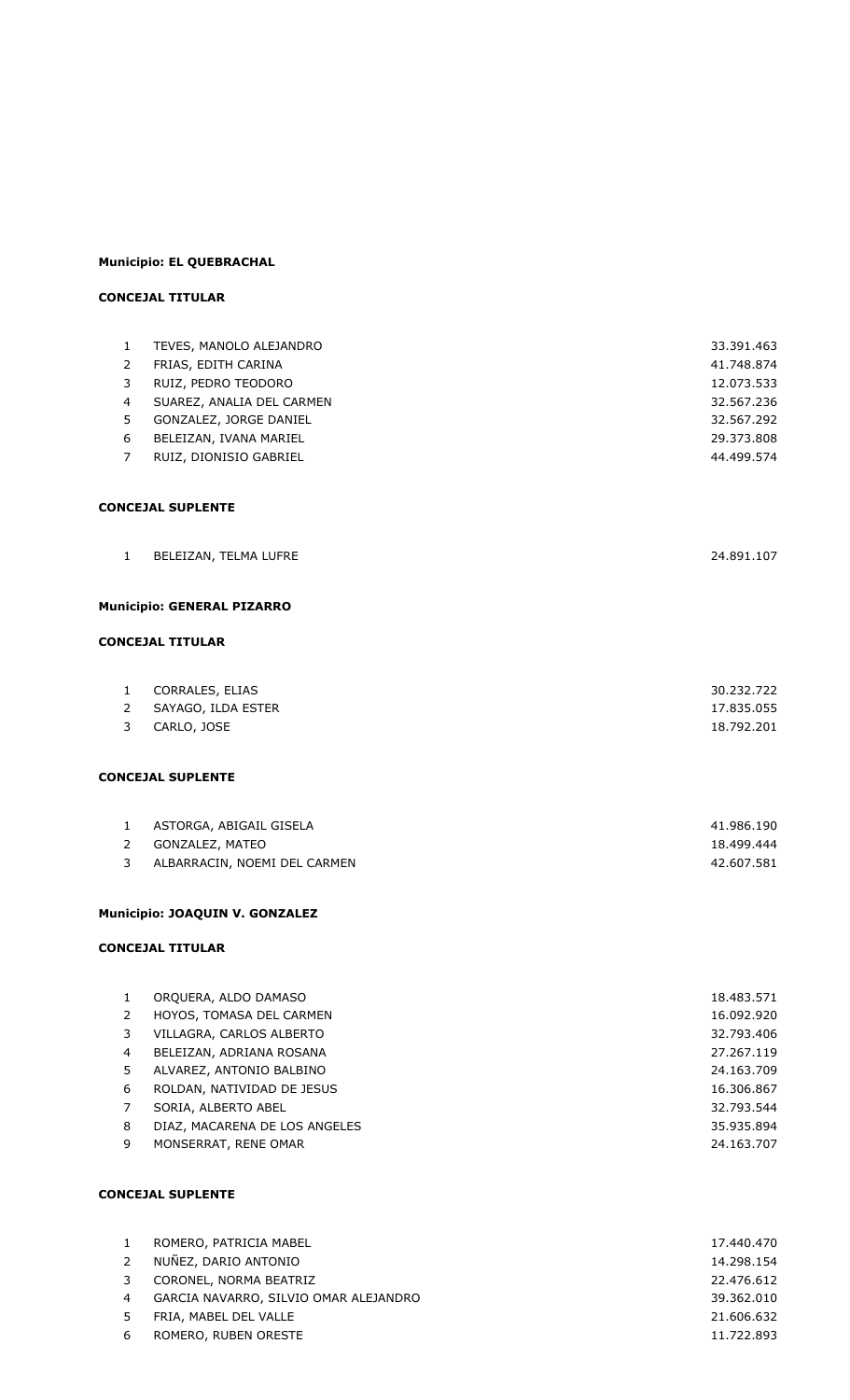|          | TORRES, CLAUDIA MABEL      | 22.102.107 |
|----------|----------------------------|------------|
|          | 8 MORE, JULIO CESAR        | 24.858.741 |
| <b>Q</b> | JAIME, PATRICIA DEL CARMEN | 24.443.808 |

## **Municipio: LAS LAJITAS**

#### **CONCEJAL TITULAR**

| 1. | MOLINA, MARCOS MANUEL        | 32.452.661 |
|----|------------------------------|------------|
| 2  | REYNOSO, RAMONA LOURDES      | 33.249.135 |
| 3  | BARRIONUEVO, MATIAS NICOLAS  | 36.336.098 |
| 4  | SALAS, ILDA ETELVINA         | 32.230.525 |
| 5  | FIGUEROA, DAMIAN DEL MILAGRO | 43.375.443 |
| 6  | NARANJO, REBECA LILIANA      | 31.043.084 |
|    | BANEGAS, MATIAS GONZALO      | 38.650.771 |

#### **CONCEJAL SUPLENTE**

|               | MOLINA, ANGELICA DANIELA DEL VALLE | 36.924.207 |
|---------------|------------------------------------|------------|
| $\mathcal{L}$ | ALMADA PAVON, MAURICIO GABRIEL     | 39.216.467 |
| 3             | FERREYRA, FABIOLA ANYELINA         | 35.478.180 |
| 4             | PALMAS, JOSE ENRIQUE               | 43.336.805 |
| 5.            | HERRERA, ROCIO JULIETA             | 42.210.702 |
| 6             | AYLAN, CRISTIAN ENRIQUE            | 38.341.579 |
|               | MONTERO, VIRGINIA IGNACIA          | 17.782.892 |
|               |                                    |            |

#### *DEPARTAMENTO: CAFAYATE*

### **SENADOR TITULAR**

|                                 | CHAILE PEREYRA, DANIEL SALVADOR | 32.109.355 |
|---------------------------------|---------------------------------|------------|
|                                 | <b>SENADOR SUPLENTE</b>         |            |
|                                 | LOPEZ, WALTER OSCAR             | 26.394.447 |
|                                 | <b>DIPUTADO TITULAR</b>         |            |
| $\mathbf{1}$                    | <b>GUZMAN, GABRIEL FACUNDO</b>  | 32.347.499 |
|                                 | <b>DIPUTADO SUPLENTE</b>        |            |
| $\mathbf{1}$                    | GONZALEZ, MARIA CECILIA         | 35.482.413 |
| CONVENCIONAL PROVINCIAL TITULAR |                                 |            |
| $\mathbf{1}$                    | CISNEROS, AZUCENA DEL VALLE     | 14.225.248 |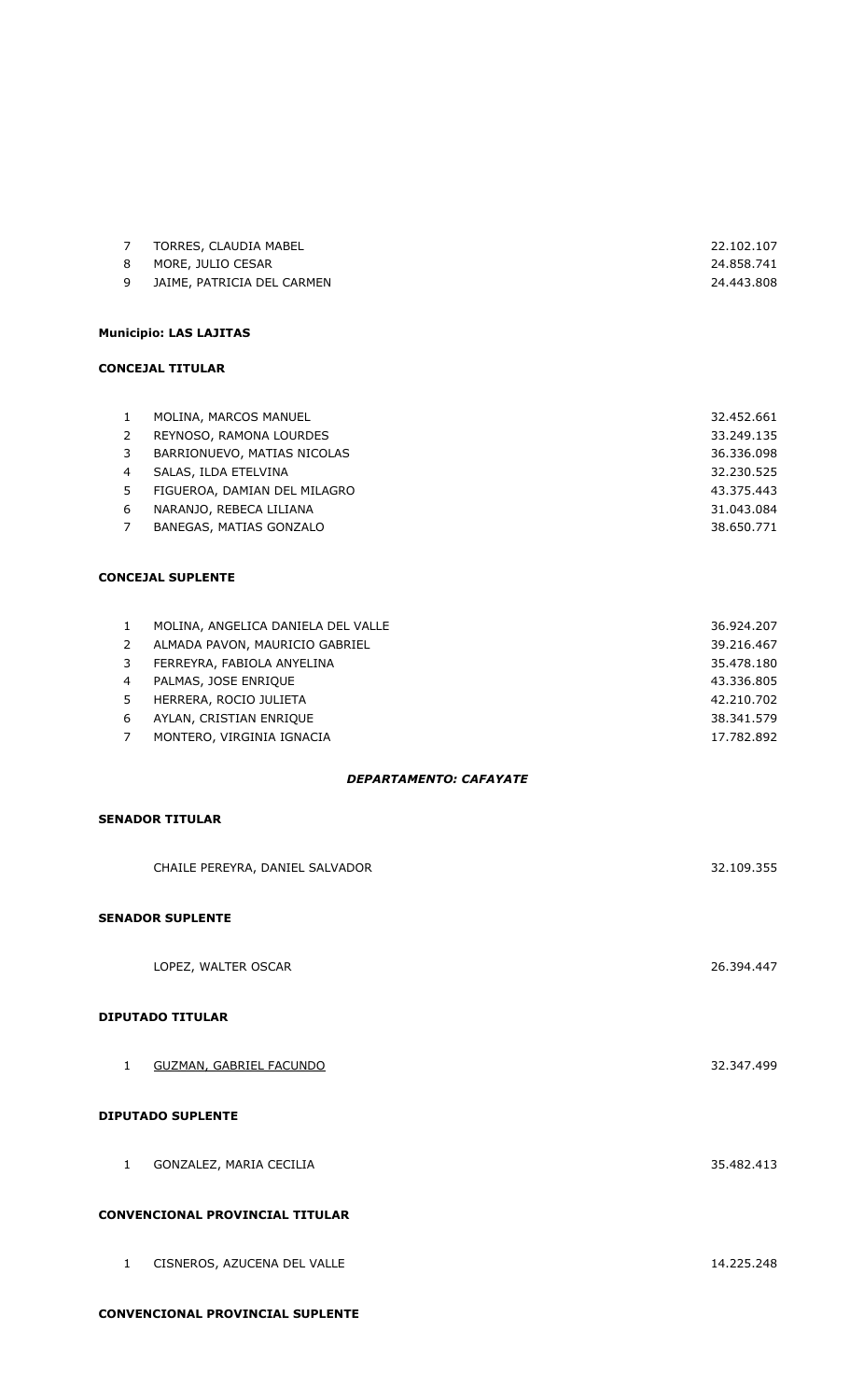| MORANO, JUAN SANTIAGO | 36.379.169 |
|-----------------------|------------|

### **Municipio: CAFAYATE**

#### **CONCEJAL TITULAR**

| $\mathbf{1}$ | AGUIRRE, ROBERTO MAURICIO    | 30.580.338 |
|--------------|------------------------------|------------|
| 2            | SALDAÑO, GUADALUPE SELENE    | 38,508,014 |
| 3            | GODOY, CARLOS DANIEL         | 25.085.013 |
| 4            | MAITA, LUCIA VERONICA        | 29.742.682 |
| 5            | ENRIQUEZ, ANDRES MARCELO     | 32.045.043 |
| 6            | LENCINA, ANTONELA DEL CARMEN | 37.052.254 |
| 7            | DIAZ, CARLOS ALBERTO         | 29.295.437 |
|              |                              |            |

#### **CONCEJAL SUPLENTE**

|                | CANAVIDES, NATALIA SOLEDAD | 33.962.995 |
|----------------|----------------------------|------------|
|                | RUEDA, JAVIER EZEOUIEL     | 31.150.948 |
| 3              | CARDOZO, MONICA SILVINA    | 31.228.554 |
| $\overline{4}$ | SULCA, JOAQUIN MANUEL      | 41.053.134 |
| 5              | LOPEZ, TERESA EUGENIA      | 25.516.014 |
| 6              | DELGADO, DAVID DANIEL      | 30.014.648 |
|                | ACOSTA, SELENA MABEL       | 42.472.803 |

#### *DEPARTAMENTO: CAPITAL*

### **SENADOR TITULAR**

| ARES, PAMELA ELEONORA   | 31.417.140 |
|-------------------------|------------|
| <b>SENADOR SUPLENTE</b> |            |
| JUANE, FERNANDO AMADO   | 11.834.718 |

#### **DIPUTADO TITULAR**

|    | DE VITA, ISABEL MARCELINA        | 14.708.138 |
|----|----------------------------------|------------|
| 2  | SABBADINI, MAURO DIEGO           | 23.362.242 |
| 3  | BLANCO, MARIA BEATRIZ            | 22.146.346 |
| 4  | RODRIGUEZ, FACUNDO MANUEL        | 25.884.291 |
| 5  | REINAGA, JENNIFER ANAHI          | 38.031.004 |
| 6  | <b>VELAZQUEZ, ROBERTO HECTOR</b> | 27.059.432 |
|    | MADRID, SILVIA ELIZABETH         | 16,307,801 |
| 8  | SOTO, JUAN VICTOR                | 30.636.709 |
| 9  | PEREYRA, MONICA FABIANA          | 17.792.867 |
| 10 | AGUIRRE, JOSE SEBASTIAN          | 27.972.277 |
|    |                                  |            |

#### **CONVENCIONAL PROVINCIAL TITULAR**

|               | ESCUDERO, SONIA MARGARITA   | 10.993.929 |
|---------------|-----------------------------|------------|
| $\mathcal{P}$ | MARTINELLI, GUILLERMO JESUS | 8.184.011  |
| 3             | PAREDES, CRISTINA ALEJANDRA | 21.902.518 |
|               | GIACOSA FERNANDEZ, GUIDO    | 24.875.318 |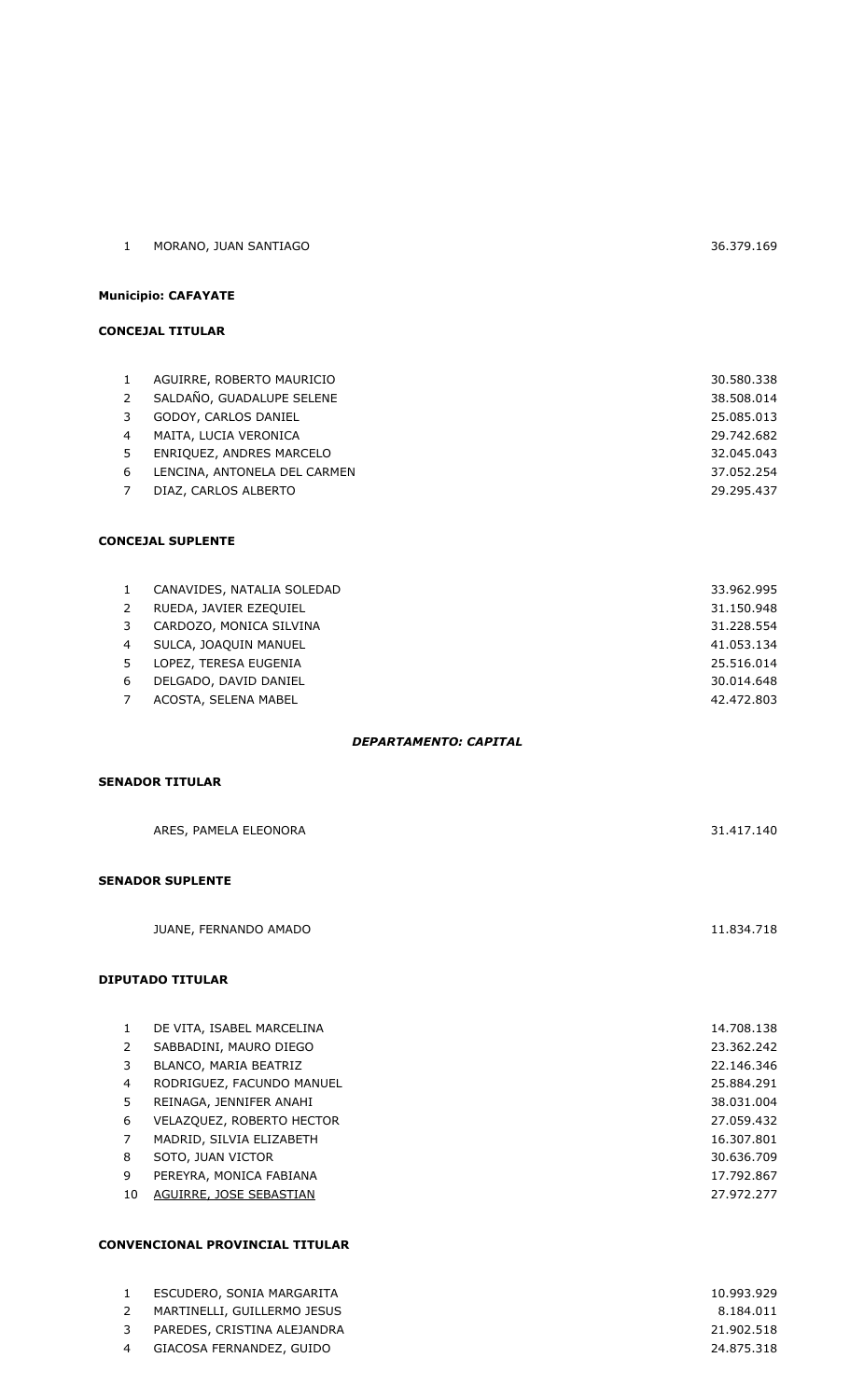| 5  | MERDINI, LORENA JESSICA           | 26.445.126 |
|----|-----------------------------------|------------|
| 6  | MARCO, JUAN PABLO                 | 30.636.590 |
| 7  | IRADI, CARINA PAOLA               | 26.804.059 |
| 8  | ALBERTO, GUILLERMO MAURICIO       | 26.565.249 |
| 9  | KYNAST, MARGARITA SOFIA           | 10.494.787 |
| 10 | DEL PIN ROSSETTO, PABLO ANTONIO   | 25.218.268 |
| 11 | NOGALES RIVERO, SILVANA SOFIA     | 21.896.730 |
| 12 | <b>VEGA, OMAR CARLOS</b>          | 14.966.879 |
| 13 | MIRANDA AMADO, MARIA PILAR        | 38.653.093 |
| 14 | COLQUE DAGUN, DAGUN ANGEL MARCELO | 24.138.446 |
| 15 | ROBLEDO, MARIA AGUSTINA           | 42.103.670 |
| 16 | NALLAR, LUIS SEBASTIAN            | 25.005.104 |
| 17 | AGUIRRE, RITA MARIA ALEJANDRA     | 33.236.099 |
| 18 | MARTINEZ, ESTEBAN DAVID           | 33.264.668 |
| 19 | MORENO, GIMENA LUCIANA            | 34.616.057 |

## **CONVENCIONAL PROVINCIAL SUPLENTE**

|              | HERRERA, JUAN LEANDRO | 37.636.529 |
|--------------|-----------------------|------------|
| $\mathbf{2}$ | SEGOVIA, ANA MARIA    | 31.639.119 |
|              |                       |            |

#### **Municipio: SALTA**

## **CONCEJAL TITULAR**

| 1  | GARCIA, LAURA ZULEMA              | 11.943.236 |
|----|-----------------------------------|------------|
| 2  | VELAZQUEZ MONTOYA, DANIEL ANTONIO | 36.225.128 |
| 3  | GUAYMAS, NOELIA DE LOS ANGELES    | 27.631.719 |
| 4  | CRUZ GRANDON, VIDAL ALFREDO       | 17.354.239 |
| 5  | ESCUDERO, MARIA ALEJANDRA         | 36.655.132 |
| 6  | DORADO, ARIEL DAVID               | 25.140.871 |
| 7  | MARTINEZ, JIMENA ROCIO            | 39.400.347 |
| 8  | SARACHO FLORES, GUSTAVO ENZO      | 13.844.852 |
| 9  | REINAGA, JENNIFER ANAHI           | 38.031.004 |
| 10 | MADRID, MARCOS IVAN               | 29.737.056 |
| 11 | ORELLANA, LOURDES MARIA ANGELICA  | 39.399.424 |
| 12 | CRUZ DURAN, ULISES VIDAL          | 41.486.770 |
| 13 | CANSINOS NERI, MARTA ELIZABETH    | 20.232.737 |
| 14 | ESCOBAR, CRISTIAN ARMANDO         | 32.856.750 |
| 15 | ORELLANA, MIRIAM ROCIO            | 31.338.540 |
| 16 | MARIN, EDGARDO EZEQUIEL           | 29.336.041 |
| 17 | NUÑEZ, MIRTA BEATRIZ              | 17.308.768 |
| 18 | GUTIERREZ, FLAVIO FERNANDO        | 13.609.278 |
| 19 | MADRID, SILVIA ELIZABETH          | 16.307.801 |
| 20 | ULLOA, VICTOR CARLOS              | 18.768.527 |
| 21 | DOMINGUEZ CANO, SABRINA LORENA    | 27.571.778 |
|    |                                   |            |

|   | VARGAS, MARCELO EDUARDO | 38.652.165 |
|---|-------------------------|------------|
| 2 | PACHAO, FLAVIA NOELIA   | 34.091.417 |
| 3 | QUISPE, ENRIQUE JAVIER  | 23.953.121 |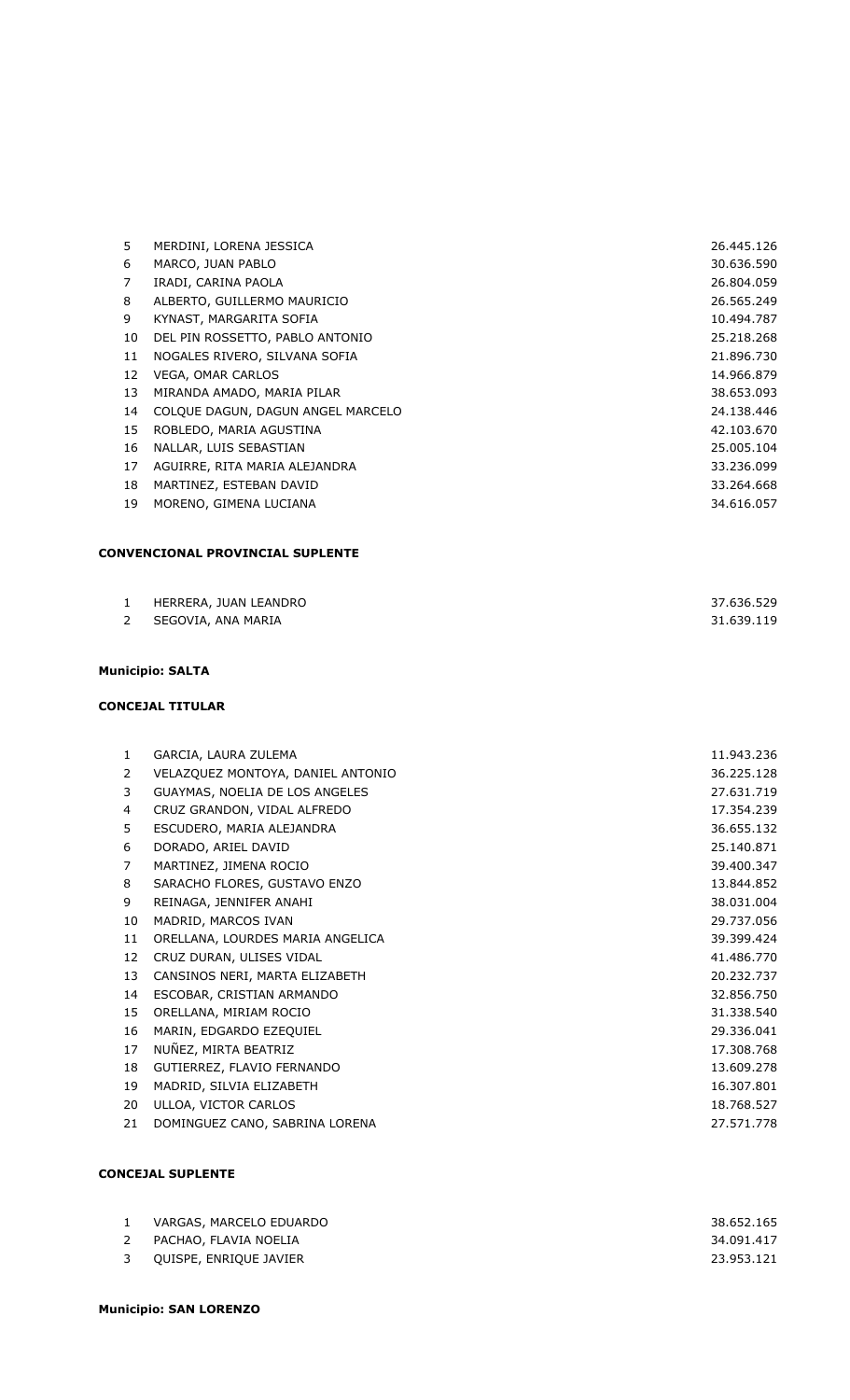### **CONCEJAL TITULAR**

| $\mathbf{1}$   | GONZA, JORGE EUSEBIO          | 13.640.435 |
|----------------|-------------------------------|------------|
| 2              | CIRER BOSSETTO, AYELEN FATIMA | 30.221.938 |
| 3              | DEL CORRO, HORACIO MATIAS     | 33.168.323 |
| $\overline{4}$ | VALENCIA, ALICIA MAGDALENA    | 14.024.916 |
| $5 -$          | LEAÑEZ, FROILAN               | 12.158.131 |
| 6              | FLORES, NORMA SOLEDAD         | 21.896.865 |
| 7              | VILTE, ISAAC DAMIAN           | 38.748.795 |

#### **CONCEJAL SUPLENTE**

| $\mathbf{1}$   | GUZMAN, ESTELA AMANDA          | 17.074.473 |
|----------------|--------------------------------|------------|
| 2              | ACOSTA ROMERO, CRISTIAN FABIAN | 33.146.557 |
| 3              | PEREA, VALERIA DEL MILAGRO     | 28.260.907 |
| $\overline{4}$ | GOMEZ, JAVIER ALEJANDRO        | 29.337.847 |
| 5              | VALDIVIEZO, MARIELA SOLEDAD    | 36.591.203 |
| 6              | ALENNY, CRISTIAN JONATAN       | 27.590.396 |
|                | FIGUEROA, ANGELICA             | 23.012.655 |
|                |                                |            |

#### *DEPARTAMENTO: CERRILLOS*

### **CONVENCIONAL PROVINCIAL TITULAR**

| 1<br>2 | USTAREZ COLQUE, JUSTINO<br>CORBALAN, ELENA DE LA CRUZ | 18.536.098<br>17.240.693 |
|--------|-------------------------------------------------------|--------------------------|
|        | <b>CONVENCIONAL PROVINCIAL SUPLENTE</b>               |                          |
|        |                                                       |                          |
| 1      | RODRIGUEZ, JOSE SEGUNDO                               | 25.783.527               |
| 2      | PALOMO, ALEXANDRA DEL VALLE                           | 23.953.375               |
|        |                                                       |                          |
|        | <b>Municipio: CERRILLOS</b>                           |                          |

## **CONCEJAL TITULAR**

|   | USTAREZ, ADRIAN GONZALO NICOLAS      | 31.093.103 |
|---|--------------------------------------|------------|
|   | REYES, ANALIA DEL VALLE              | 29.120.023 |
|   | ANDRADA, SEBASTIAN OMAR              | 31.548.761 |
| 4 | FLORES, MARINA ELIANA                | 31.105.701 |
| 5 | RIVERO, RAMON HUMBERTO               | 16.350.781 |
| 6 | IBARRA, EVANGELINA LEONOR            | 37.745.769 |
|   | LOPEZ, HECTOR FABIAN                 | 25.375.968 |
| 8 | FLORES, SALLY DOLORES DE LOS ANGELES | 41.984.602 |
| 9 | AYUB, VICTOR ARIEL                   | 24.875.562 |
|   |                                      |            |

|    | BARRIENTOS, YAMILA EUGENIA | 39.891.644 |
|----|----------------------------|------------|
|    | DIAZ, NAHUEL JOAQUIN       | 40.792.882 |
|    | CORONEL, JIMENA NATALIA    | 39.674.515 |
| 4  | BURGOS, RAMON BENITO       | 21.792.695 |
| 5. | YAMPA, GABRIELA VERONICA   | 34.616.778 |
|    |                            |            |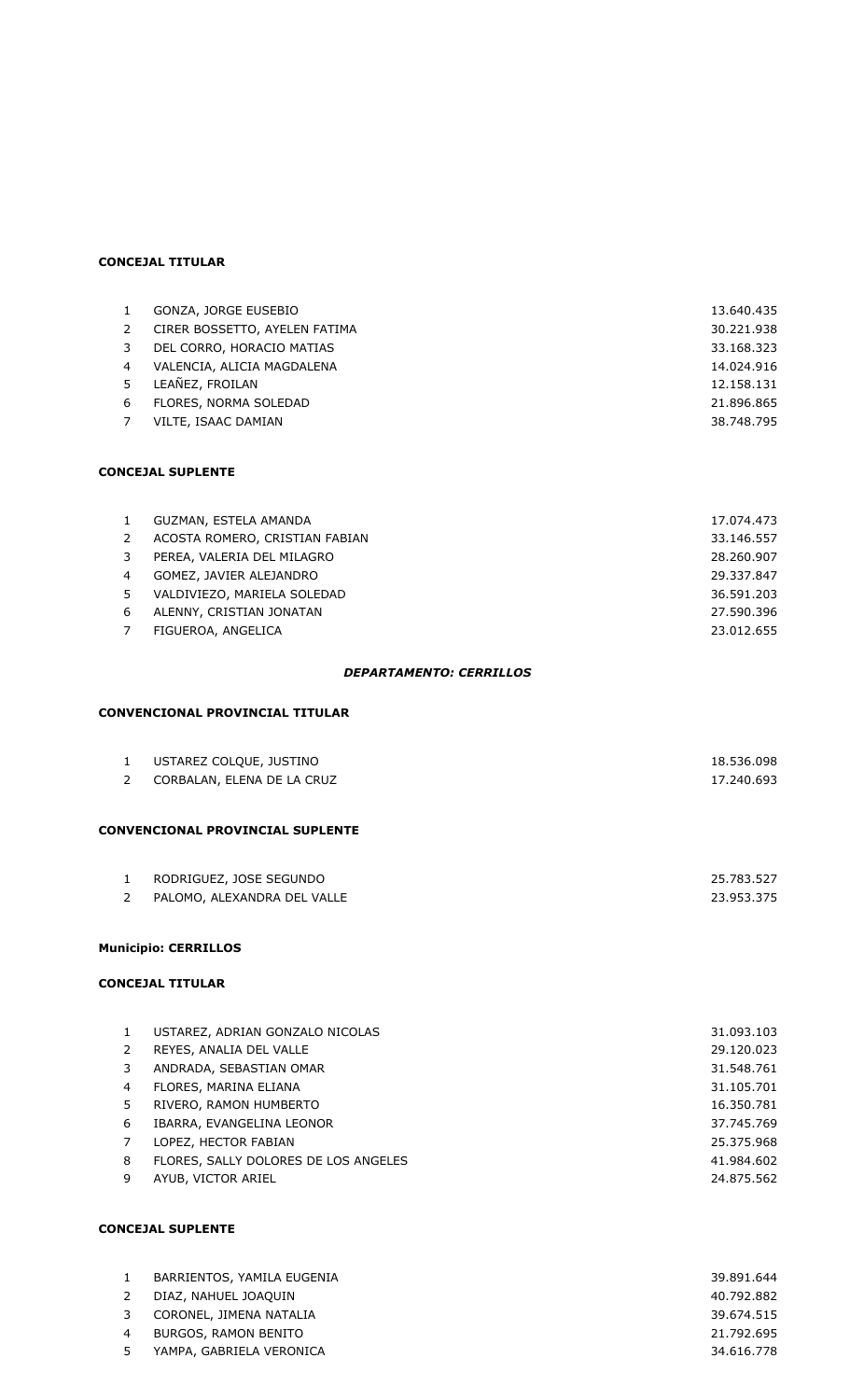| 6 | VILCA, CRISTIAN NICOLAS  | 37.419.860 |
|---|--------------------------|------------|
|   | BURGOS, GABRIELA NATALIA | 40.327.118 |
| 8 | USTAREZ, DARIO ROBERTO   | 32.804.128 |
| 9 | NOCERA, EVA MARIA        | 25.802.176 |
|   |                          |            |

### **Municipio: LA MERCED**

#### **CONCEJAL TITULAR**

| $\mathbf{1}$ | CASTILLO, OSCAR RICARDO       | 36.346.558 |
|--------------|-------------------------------|------------|
| 2            | PALOMO, ALEXANDRA DEL VALLE   | 23.953.375 |
| 3            | PERSAMPIERI, IVAN MARIO CESAR | 33.762.344 |
| 4            | RUEDA, ELIANA PAOLA           | 21.316.502 |
| 5            | FARFAN, ALBERTO LEONARDO      | 29.880.047 |
| 6            | LOAYZA, MARTA ROSANA          | 35.779.078 |
| 7            | ENRIQUEZ, CRISTIAN IVAN       | 38.505.705 |

### **CONCEJAL SUPLENTE**

| $\mathbf{1}$   | LOPEZ, ELENA NOEMI        | 33.539.784 |
|----------------|---------------------------|------------|
| 2              | GEREZ, PABLO ALEXIS       | 30.232.880 |
| 3              | BRIZUELA, NOEMI DEL VALLE | 21.542.831 |
| $\overline{4}$ | LIENDRO, ENRIQUE EZEQUIEL | 34.616.824 |
| 5              | ROJAS, ANA CAROLINA       | 36.127.480 |
| -6             | SARAPURA, PASCUAL IGNACIO | 29,880,067 |
|                | CASTILLO, PAMELA NATALIA  | 37.960.741 |

#### *DEPARTAMENTO: CHICOANA*

### **SENADOR TITULAR**

|                                        | BAEZ, NORMA BEATRIZ      | 31.338.681 |
|----------------------------------------|--------------------------|------------|
|                                        | <b>SENADOR SUPLENTE</b>  |            |
|                                        | MADRID, SILVIA ELIZABETH | 16.307.801 |
|                                        | <b>DIPUTADO TITULAR</b>  |            |
| $\mathbf{1}$                           | CORONEL, LUIS ARMANDO    | 20.125.726 |
| <b>DIPUTADO SUPLENTE</b>               |                          |            |
| $\mathbf{1}$                           | QUIPILDOR, JUAN OSCAR    | 13.850.944 |
| <b>CONVENCIONAL PROVINCIAL TITULAR</b> |                          |            |

| CORDOBA, FELIX OMAR<br>___ | 12.202.921 |
|----------------------------|------------|
|                            |            |

### **CONVENCIONAL PROVINCIAL SUPLENTE**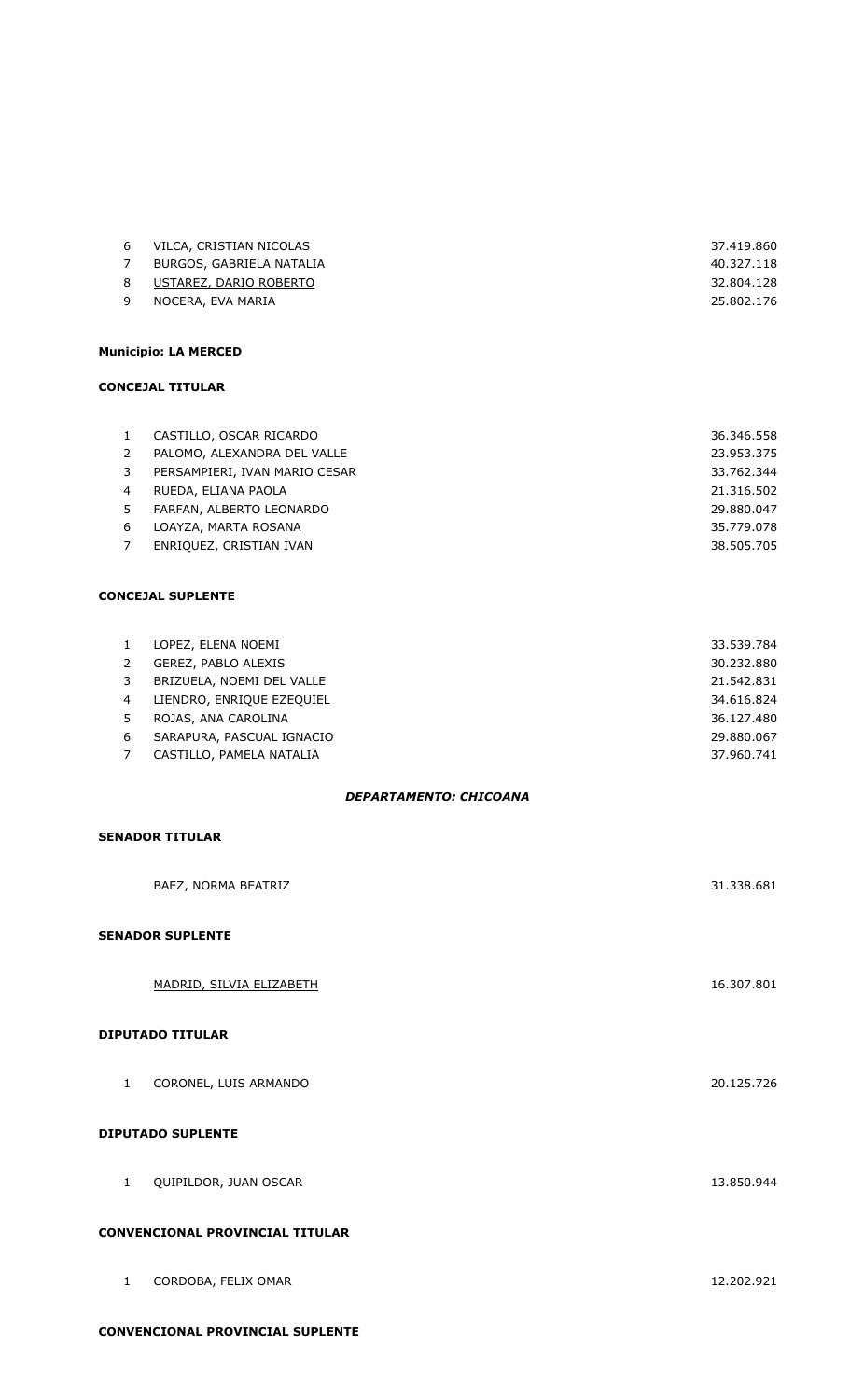| <b>CONCEJAL TITULAR</b>  |                                   |            |
|--------------------------|-----------------------------------|------------|
|                          |                                   |            |
| 1                        | TULA, DAVID NICOLAS               | 34.638.706 |
| 2                        | MENA, NATALIA PAOLA               | 26.500.984 |
| 3                        | VILLA, CRISTIAN RODRIGO           | 29.483.551 |
| 4                        | MERIDA, JACQUELINE JANET          | 43.761.875 |
| 5                        | RUEDA, LUIS MARCELO               | 23.765.973 |
|                          |                                   |            |
| <b>CONCEJAL SUPLENTE</b> |                                   |            |
|                          |                                   |            |
| 1                        | ALBEZA CAICONTE, NATALIA GRACIELA | 41.052.682 |

1 RODRIGUEZ, CAMILA NOEMI 16.142.781

|   | 2 TULA, PABLO JESUS          | 31.382.345 |
|---|------------------------------|------------|
|   | 3 GONZA, MARIA ROSA          | 26.109.518 |
|   | TILIAN, LEANDRO EXEQUIEL     | 35.912.315 |
| 5 | FABIAN GONZA, LOANA MACARENA | 42.554.418 |
|   |                              |            |

## **Municipio: EL CARRIL**

**Municipio: CHICOANA**

## **CONCEJAL TITULAR**

|    | CORONEL, LUIS CARLOS                  | 36.444.168 |
|----|---------------------------------------|------------|
|    | LIENDRO, LILIANA RAQUEL               | 40.709.286 |
|    | SANCHEZ, JESUS EMANUEL                | 36.979.543 |
| 4  | ROSALES, CLAUDIA MARIA DE LOS ANGELES | 22.058.074 |
| 5. | FARFAN, NESTOR LEONARDO               | 36.444.155 |
| 6  | RENFIGES, GABRIELA MARINA             | 40.329.612 |
|    | LOPEZ, MIGUEL GUSTAVO                 | 33.979.526 |

## **CONCEJAL SUPLENTE**

| $\mathbf{1}$ | PACHAO, CRISTINA DEL CARMEN     | 32.543.521 |
|--------------|---------------------------------|------------|
|              | VILTE, JORGE MAXIMILIANO        | 41.938.990 |
| 3            | PASTRANA GALEAN, CARLA AGUSTINA | 39.893.478 |
| 4            | CARI, GABRIEL IGNACIO           | 38.506.947 |
| 5.           | MOYA, GRACIELA SILVANA          | 24.817.747 |
| 6            | CORREA, HECTOR AGUSTIN          | 41.718.275 |
|              |                                 |            |

## *DEPARTAMENTO: GENERAL GÜEMES*

### **SENADOR TITULAR**

LAIME, CAMILO 17.493.336

## **SENADOR SUPLENTE**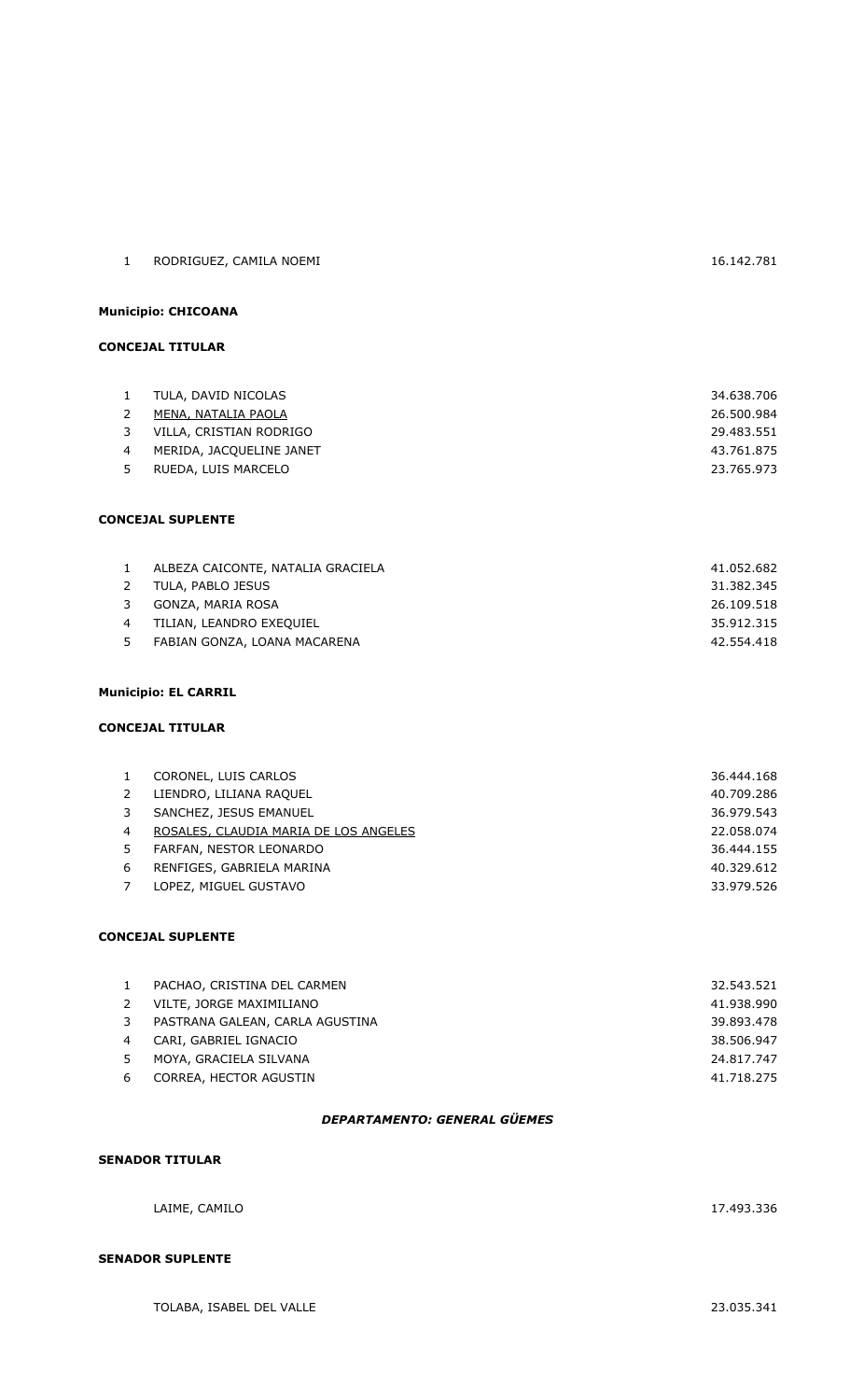#### **CONVENCIONAL PROVINCIAL TITULAR**

| $\mathbf{1}$   | SILVA, CARLOS ADOLFO                     | 7.673.384  |
|----------------|------------------------------------------|------------|
| $2^{\circ}$    | APARICIO ARAMAYO, ANABEL                 | 31.394.500 |
|                |                                          |            |
|                | <b>CONVENCIONAL PROVINCIAL SUPLENTE</b>  |            |
| $\mathbf{1}$   | PACHADO, CESAR ARMANDO                   | 12.863.688 |
| $2^{\circ}$    | PASTRANA, DEBORA PAOLA                   | 34.639.880 |
|                | <b>Municipio: CAMPO SANTO</b>            |            |
|                |                                          |            |
|                | <b>CONCEJAL TITULAR</b>                  |            |
| $\mathbf{1}$   | SEVERICH, NORMA BEATRIZ                  | 16.587.118 |
| $\mathbf{2}$   | CARBAJAL, ADOLFO ENRIQUE                 | 13.346.766 |
| 3              | CHAILE, MARIANA EDITH                    | 35.929.495 |
| $\overline{4}$ | TROBATO, JORGE DANIEL                    | 36.315.882 |
| 5              | ZAMBRANO, LOURDES TATIANA DE LOS ANGELES | 39.218.567 |
|                | <b>CONCEJAL SUPLENTE</b>                 |            |
| $\mathbf{1}$   | CAMPOS SEVERICH, ANIBAL MAXIMILIANO      | 33.099.881 |
| $\overline{2}$ | BURGOS, PAULA ZULEMA                     | 12.545.910 |
| 3              | CORONA, GUSTAVO FACUNDO                  | 42.607.235 |
| $\overline{4}$ | VARGAS, NORMA BEATRIZ                    | 16.587.016 |
| 5              | FLORES, EDUARDO OMAR                     | 17.562.655 |
|                | <b>Municipio: EL BORDO</b>               |            |
|                | <b>CONCEJAL TITULAR</b>                  |            |
| $\mathbf{1}$   | HIDALGO, HECTOR FERNANDO                 | 28.989.797 |
| $\overline{2}$ | ESPINDOLA, JANET LIDIA                   | 33.140.003 |
| 3              | PEREZ, JULIO ARGENTINO DEL VALLE         | 36.336.118 |
| $\overline{4}$ | ESPINDOLA, SILVIA JESICA                 | 35.263.464 |
| 5              | SOLOHAGA, JORGE DANIEL MARIO             | 29.789.018 |
|                |                                          |            |
|                | <b>CONCEJAL SUPLENTE</b>                 |            |
| $\mathbf{1}$   | TARCAYA, GISELA XIMENA                   | 35.264.317 |
| $\mathbf{2}$   | FLORES, RUBEN DARIO                      | 35.263.479 |

 CHOCOBAR, LORENA ELISABETH 30.013.164 4 FLORES, JESUS LEONEL 41.938.670 5 CAMPOS, FLORA NATIVIDAD 12.710.733

### **Municipio: GENERAL GÜEMES**

#### **CONCEJAL TITULAR**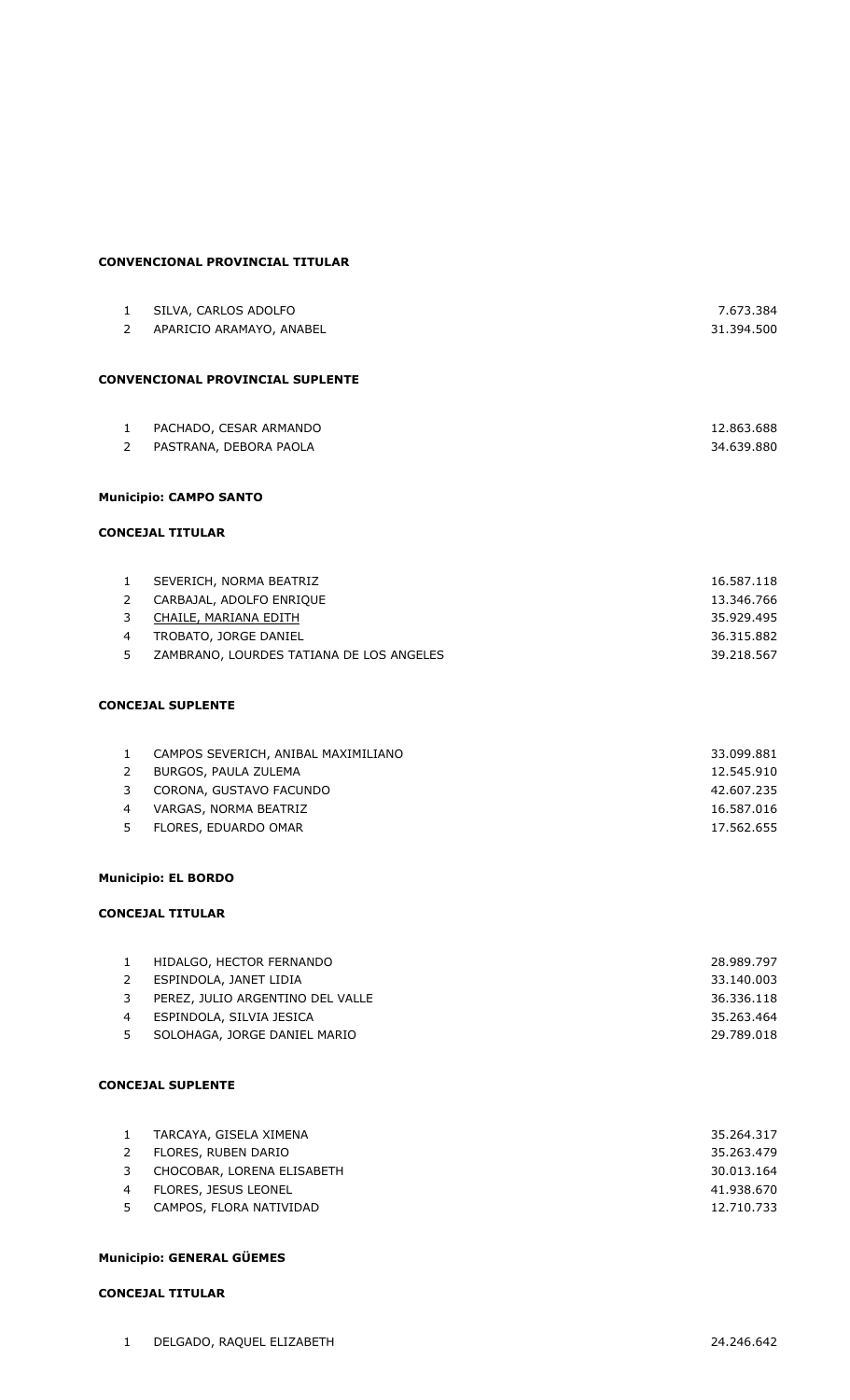|    | RIVERO, SATURNINO ALFREDO  | 21.810.816 |
|----|----------------------------|------------|
| 3  | TAPIA, CORNELIA ROGELIA    | 10.842.929 |
| 4  | GOMEZ, SERGIO DANIEL       | 28.939.495 |
| 5. | CORVALAN, ANA CECILIA      | 30.031.745 |
| 6  | RIVERO, ALFREDO DAVID      | 36.666.034 |
|    | DELGADO, JANET MABEL       | 33.046.174 |
| 8  | VILLAGRAN, CARLOS PRAMACIO | 25.841.080 |
| q  | MENDIA, EMILSE ANDREA      | 40.466.863 |

| CORVALAN, CARLOS JAVIER                 | 41.771.136 |
|-----------------------------------------|------------|
| DELGADO, MONICA ANALIA                  | 28.245.357 |
| RODRIGUEZ, NICOLAS DAVID                | 39.675.478 |
| ZABALA NIEVA, SILVIA BLANCA DEL MILAGRO | 25.279.585 |
| COSTILLA, JOSE ANTONIO                  | 30.662.176 |
| PEREYRA, NORMA DEL VALLE                | 16.615.630 |
| DEL CONT, LUCIANO BENJAMIN              | 40.900.016 |
| RODRIGUEZ, ANABELLA NAHIR               | 40.659.068 |
| SOTELO, MAURO JOSE MANUEL               | 42.754.895 |
|                                         |            |

#### *DEPARTAMENTO: LA CALDERA*

## **SENADOR TITULAR**

|                         | CALABRO, HECTOR MIGUEL                                   | 17.363.604               |  |
|-------------------------|----------------------------------------------------------|--------------------------|--|
|                         | <b>SENADOR SUPLENTE</b>                                  |                          |  |
|                         | MOREYRA, JUAN MARTIN                                     | 12.236.377               |  |
|                         | <b>CONVENCIONAL PROVINCIAL TITULAR</b>                   |                          |  |
| $\mathbf{1}$            | CANCHI, CLAUDIA SUSY VIVIANA                             | 25.018.264               |  |
|                         | <b>CONVENCIONAL PROVINCIAL SUPLENTE</b>                  |                          |  |
| $\mathbf{1}$            | <b>BISCEGLIA, ERNESTO</b>                                | 16.307.753               |  |
|                         | <b>Municipio: LA CALDERA</b>                             |                          |  |
| <b>CONCEJAL TITULAR</b> |                                                          |                          |  |
| $\mathbf{1}$<br>2       | HERRERA, FEDERICO JOSE ISMAEL<br>CORTEZ, MARIA MAGDALENA | 29.817.606<br>25.271.684 |  |
| 3                       | COLQUE, EVER WILLIAN SAMUEL                              | 32.044.083               |  |

| ORTEGA, CAROLINA FABIANA NANCY | 40.631.021 |
|--------------------------------|------------|
| CAYO, FRANCISCO RAMON          | 31.067.122 |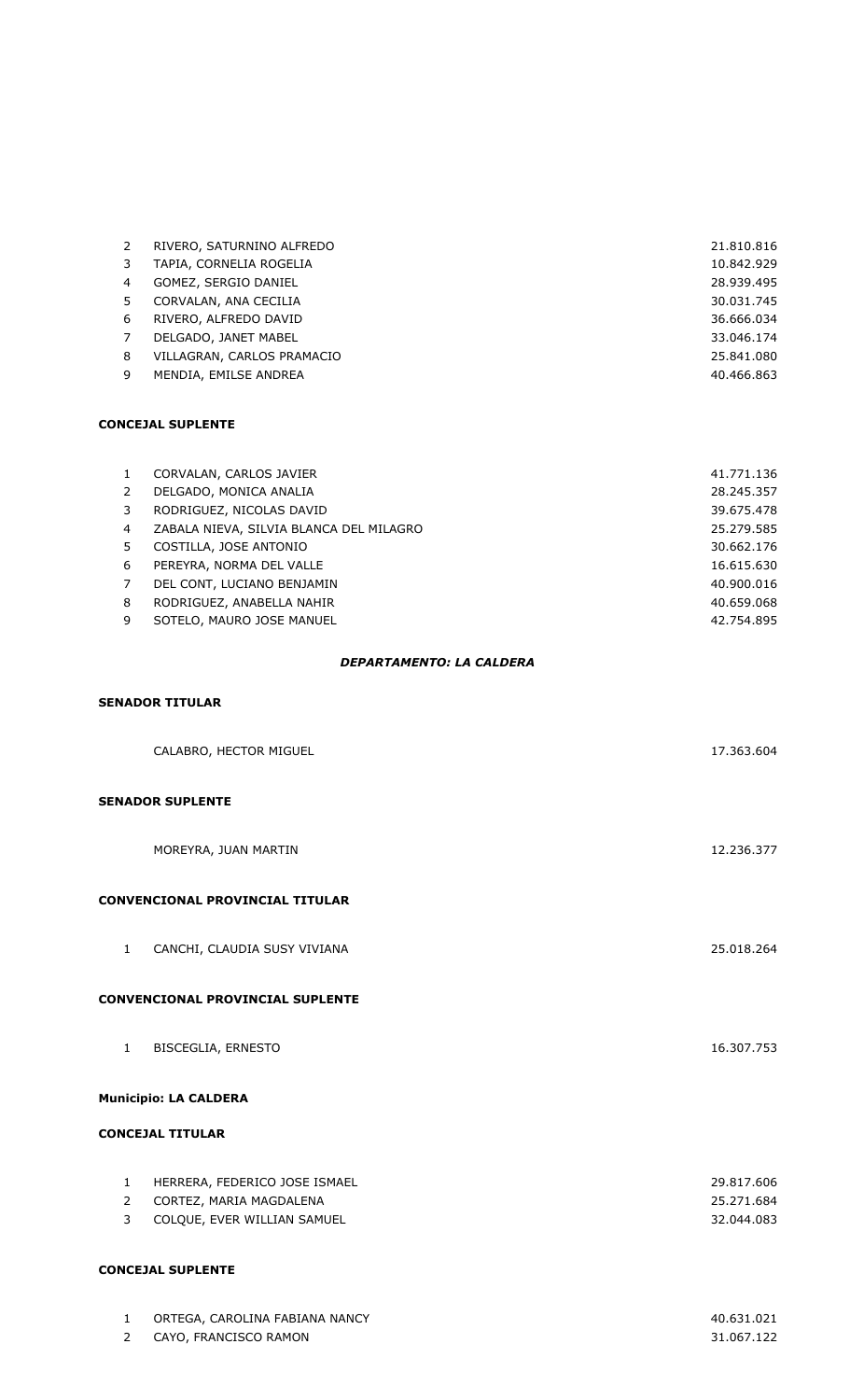| 3              | HERRERA, SAMANTA ALEJANDRA              | 38.275.799 |  |
|----------------|-----------------------------------------|------------|--|
|                | <b>Municipio: VAQUEROS</b>              |            |  |
|                | <b>CONCEJAL TITULAR</b>                 |            |  |
|                |                                         |            |  |
| $\mathbf{1}$   | TOLABA, RUBEN EDUARDO                   | 29.397.727 |  |
| $\overline{2}$ | BALTAZAR, JUANA MABEL                   | 25.633.820 |  |
| 3              | VERA, FERNAN REMIGIO                    | 43.950.314 |  |
| $\overline{4}$ | GUTIERREZ, DELICIA MARIA                | 26.451.097 |  |
| 5              | LOPEZ, HUGO FLORENCIO                   | 26.153.842 |  |
|                | <b>CONCEJAL SUPLENTE</b>                |            |  |
| $\mathbf{1}$   | TEJERINA, MARIA YOLANDA                 | 11.282.306 |  |
| $\overline{2}$ | MAMANI, MATIAS RAUL                     | 36.803.218 |  |
| 3              | QUIPILDOR, RITA                         | 35.478.629 |  |
| 4              | ANTOLIN, RODRIGO MAXIMILIANO            | 42.607.688 |  |
| 5              | ROCHA, IVONE YAMILA                     | 40.515.390 |  |
|                | DEPARTAMENTO: LA CANDELARIA             |            |  |
|                | <b>CONVENCIONAL PROVINCIAL TITULAR</b>  |            |  |
| $\mathbf{1}$   | REYES, CHRISTIAN DARIO                  | 26.286.689 |  |
|                | <b>CONVENCIONAL PROVINCIAL SUPLENTE</b> |            |  |
|                | 1 ARIAS, BEATRIZ LEONOR                 | 28.500.150 |  |
|                | <b>Municipio: EL JARDIN</b>             |            |  |
|                | <b>CONCEJAL TITULAR</b>                 |            |  |
|                |                                         |            |  |
| $\mathbf{1}$   | BATALLA, ZUNILDA ARGENTINA              | 13.575.616 |  |
| $\overline{2}$ | VARGAS, JOSE HIPOLITO                   | 26.027.772 |  |
| 3              | GUZMAN, NORA DEL VALLE                  | 24.818.900 |  |
|                | <b>CONCEJAL SUPLENTE</b>                |            |  |
|                |                                         |            |  |
| $\mathbf{1}$   | CARDOZO, SERGIO EDUARDO                 | 28.085.889 |  |
|                | <b>Municipio: EL TALA</b>               |            |  |
|                | <b>CONCEJAL TITULAR</b>                 |            |  |
|                | NIFTO. JULIO CESAR                      | 25.155.815 |  |
|                |                                         |            |  |

| NIETO, JULIO CESAR      | 25.155.815 |
|-------------------------|------------|
| BRAVO, MARIELA ELIZABET | 41.180.725 |
| ARIAS, HECTOR DOMINGO   | 21.663.523 |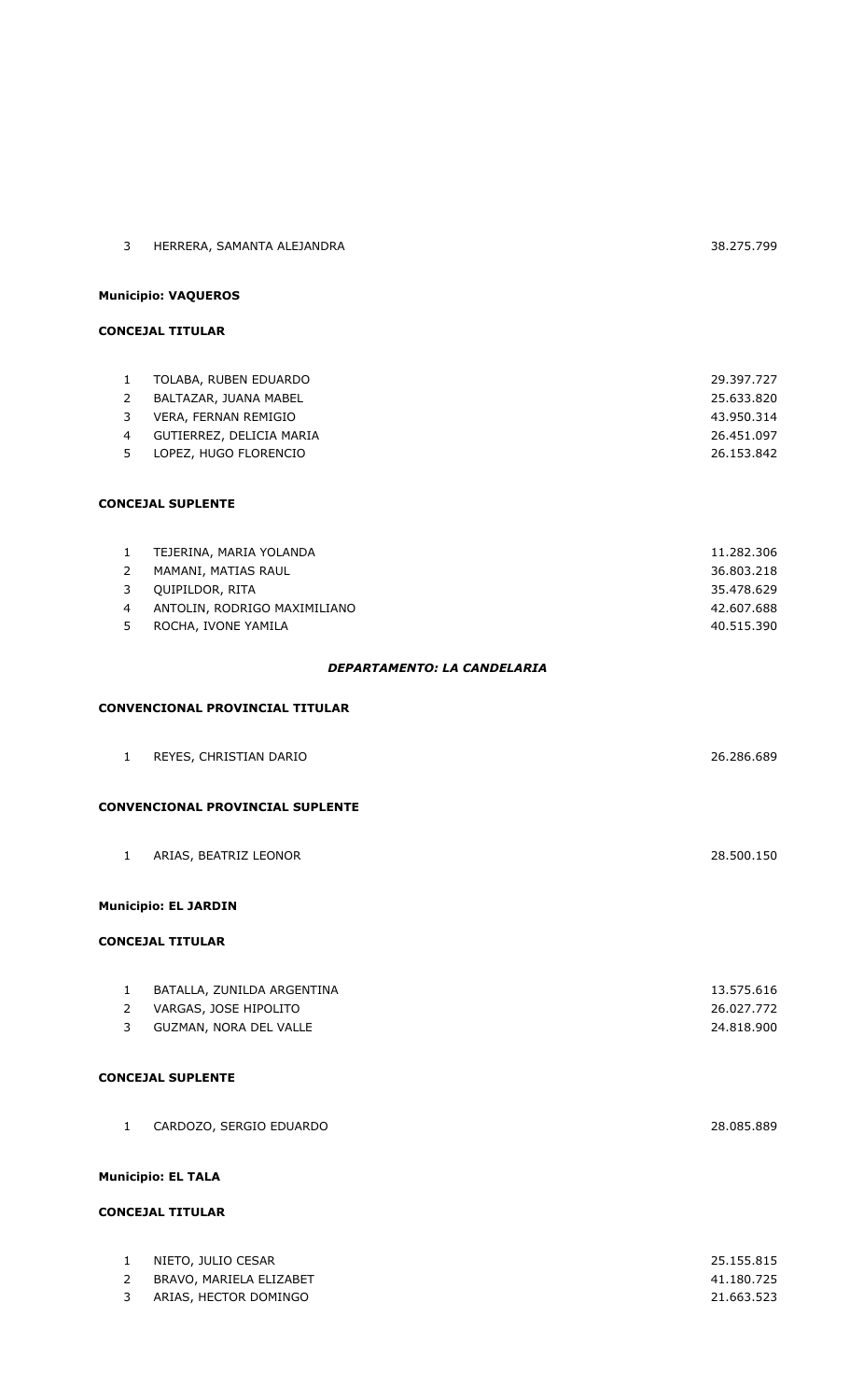| $\mathbf{1}$          | DELGADO, CARMEN DEL MILAGRO      | 36.379.060 |
|-----------------------|----------------------------------|------------|
| $\overline{2}$        | APAZA, SEBASTIAN DAVID           | 29.817.553 |
|                       | <b>Municipio: LA CANDELARIA</b>  |            |
|                       | <b>CONCEJAL TITULAR</b>          |            |
| $\mathbf{1}$          | ARIAS, ROBERTO REINALDO          | 31.925.149 |
| $\overline{2}$        | SORIA, VERONICA ALEJANDRA        | 38.343.527 |
| 3                     | MERCADO, JORGE RAUL              | 30.389.350 |
|                       | <b>CONCEJAL SUPLENTE</b>         |            |
| $\mathbf{1}$          | LEAL, ROCIO BELEN                | 42.664.939 |
| $\overline{2}$        | SORIA, DIEGO MARTIN              | 42.079.325 |
| 3                     | SORIA, ALEJANDRA BELEN           | 39.539.575 |
|                       | <b>DEPARTAMENTO: LA POMA</b>     |            |
|                       | <b>SENADOR TITULAR</b>           |            |
|                       | PUCA, HUGO MARTIN                | 24.033.996 |
|                       | <b>SENADOR SUPLENTE</b>          |            |
|                       | OCHOA, JESUS                     | 8.290.834  |
|                       | CONVENCIONAL PROVINCIAL TITULAR  |            |
| 1                     | DE BUSTOS, JORGE ANTONIO         | 8.198.958  |
|                       | CONVENCIONAL PROVINCIAL SUPLENTE |            |
| $\mathbf{1}$          | TOLABA, YSABEL ARMINDA           | 14.856.633 |
|                       | <b>Municipio: LA POMA</b>        |            |
|                       | <b>CONCEJAL TITULAR</b>          |            |
| $\mathbf{1}$          | <b>HERNANDEZ, JORGE LUIS</b>     | 14.708.498 |
| $\mathbf{2}^{\prime}$ | SANCHEZ, VERONICA ALEJANDRA      | 35.048.709 |
| 3                     | REYNAGA, HECTOR FERNANDO         | 37.775.009 |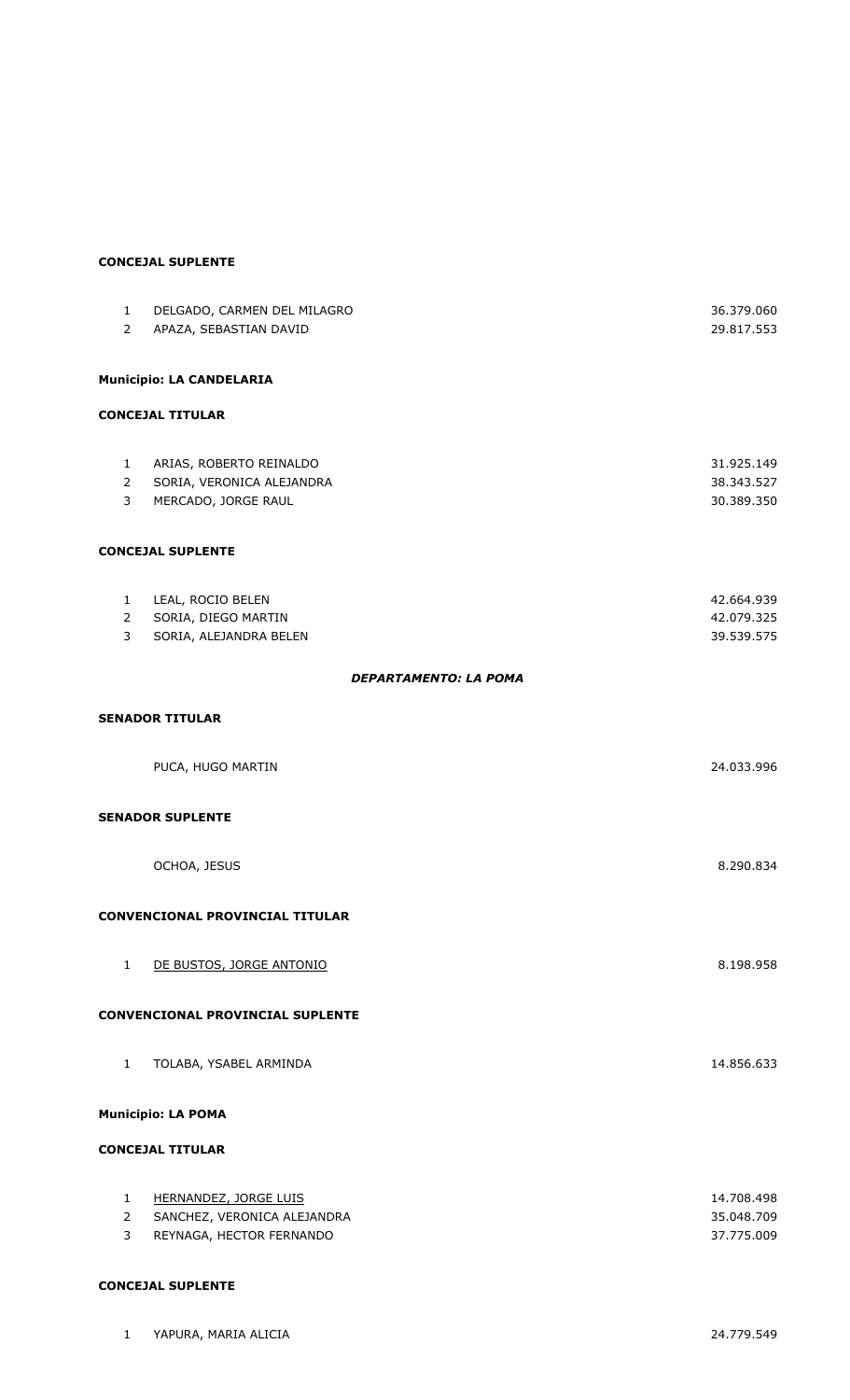| $\mathbf{2}$<br>3              | OCHOA, PEDRO DAVID<br>JAUREGUI, INGRID DEL CARMEN | 14.207.733<br>14.007.738 |
|--------------------------------|---------------------------------------------------|--------------------------|
|                                | DEPARTAMENTO: LA VIÑA                             |                          |
|                                | <b>CONVENCIONAL PROVINCIAL TITULAR</b>            |                          |
|                                |                                                   |                          |
| $\mathbf{1}$                   | PADILLA, ESTELA KARINA DEL PILAR                  | 24.817.861               |
|                                | <b>CONVENCIONAL PROVINCIAL SUPLENTE</b>           |                          |
|                                |                                                   |                          |
| $\mathbf{1}$                   | TORRES, ALVARO LIDORO                             | 16.121.631               |
|                                | <b>Municipio: CORONEL MOLDES</b>                  |                          |
|                                | <b>CONCEJAL TITULAR</b>                           |                          |
|                                |                                                   |                          |
| 1                              | CARRERAS, RITA SUSANA                             | 22.146.180               |
| $\overline{2}$<br>3            | CARMELO, ENRIQUE RAFAEL<br>JAUREGUI, MARIA EMILIA | 32.549.094<br>39.363.642 |
|                                |                                                   |                          |
|                                | <b>CONCEJAL SUPLENTE</b>                          |                          |
|                                |                                                   |                          |
| $\mathbf{1}$<br>$\overline{2}$ | MARTINEZ, JORGE MARIO<br>LAGORIA, ARACELI ILEANA  | 10.603.839<br>39.780.690 |
| 3                              | CARDOZO, DANIEL HERNAN                            | 24.697.260               |
|                                |                                                   |                          |
|                                | Municipio: LA VIÑA                                |                          |
|                                | <b>CONCEJAL TITULAR</b>                           |                          |
| $\mathbf{1}$                   | WAYAR, JOSE VIDAL                                 | 22.062.866               |
| $\overline{2}$                 | NUÑEZ COLQUE, KAREN JIMENA                        | 39.003.401               |
| 3                              | LOPEZ, JAVIER BELTRAN                             | 28.466.091               |
|                                | <b>CONCEJAL SUPLENTE</b>                          |                          |
|                                |                                                   |                          |
| $\mathbf{1}$                   | ROJAS, BETINA ALEJANDRA                           | 29.807.215               |
|                                | <b>DEPARTAMENTO: METAN</b>                        |                          |
|                                |                                                   |                          |
|                                | <b>DIPUTADO TITULAR</b>                           |                          |
| $\mathbf{1}$                   | GARCIA, RODRIGO JAVIER                            | 20.798.800               |
| $\overline{2}$<br>3            | CARI, CINTIA DANIELA<br>OVEJERO, BRUNO MIGUEL     | 27.911.016<br>27.910.736 |
|                                |                                                   |                          |

## **DIPUTADO SUPLENTE**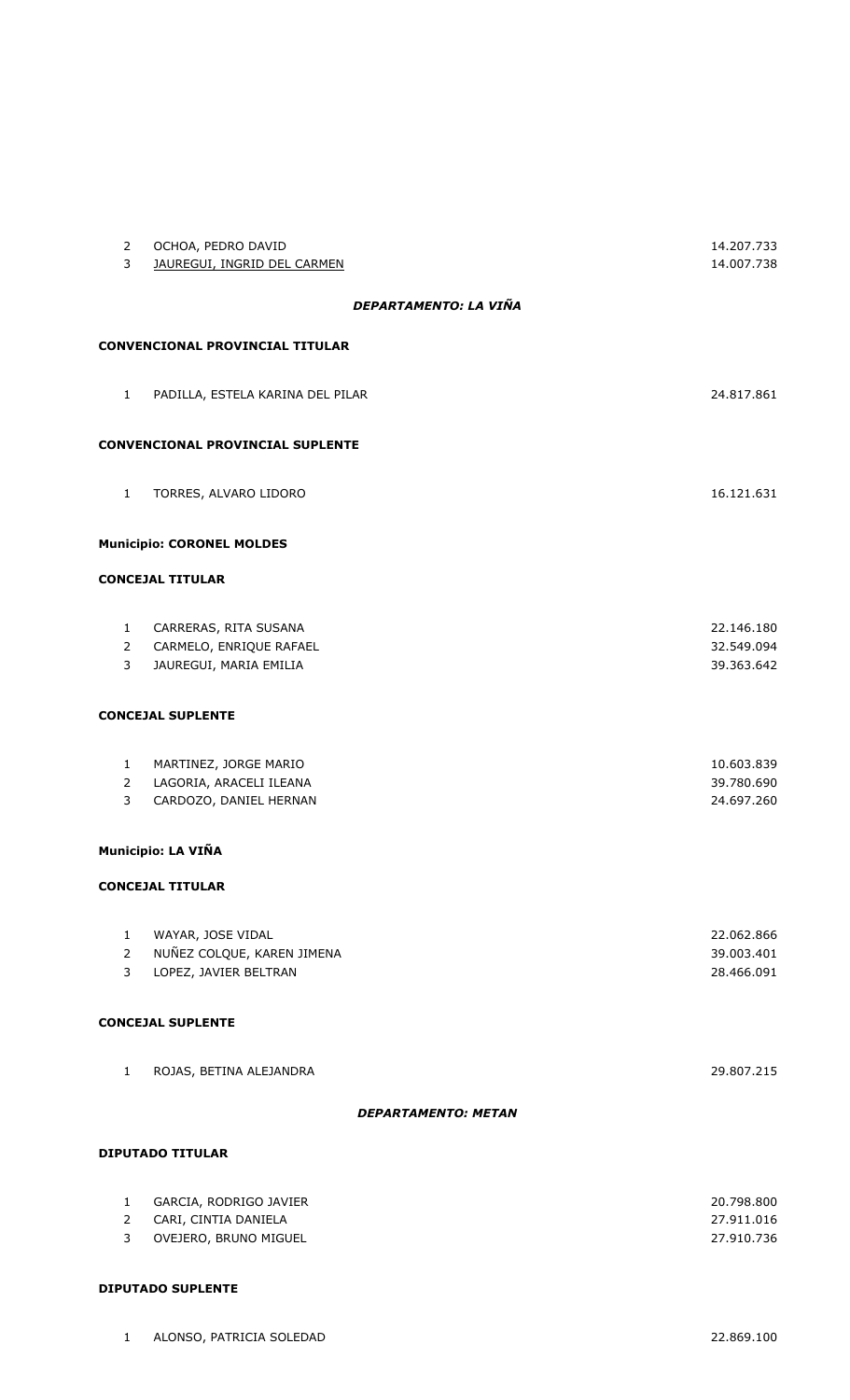| 2              | NUÑEZ, WALTER ROQUE                     | 22.107.771 |
|----------------|-----------------------------------------|------------|
| 3              | DIAZ, DAIANA AYELEN                     | 41.296.162 |
|                |                                         |            |
|                |                                         |            |
|                | <b>CONVENCIONAL PROVINCIAL TITULAR</b>  |            |
|                |                                         |            |
|                |                                         |            |
| $\mathbf{1}$   | D'AURIA, HECTOR DANIEL                  | 18.469.158 |
| 2              | BARBOZA, ROMINA FERNANDA                | 29.251.365 |
| 3              | GOMES, VICTOR                           | 36.867.578 |
|                |                                         |            |
|                |                                         |            |
|                | <b>CONVENCIONAL PROVINCIAL SUPLENTE</b> |            |
|                |                                         |            |
| $\mathbf{1}$   | NIEVA, LILIANA PATRICIA                 | 24.580.023 |
|                |                                         |            |
| $\overline{2}$ | CHAVARRI, GUSTAVO ALBERTO               | 17.581.633 |
| 3              | MARTIN, IRENE YOLANDA                   | 17.134.324 |
|                |                                         |            |
|                | <b>Municipio: EL GALPON</b>             |            |
|                |                                         |            |
|                | <b>CONCEJAL TITULAR</b>                 |            |
|                |                                         |            |
|                |                                         |            |
| $\mathbf{1}$   | PEREZ, SANTOS RAUL                      | 14.146.187 |
| $\overline{2}$ | SOSA, CLAUDIA DEL VALLE                 | 21.317.012 |
| 3              | GUERRA, CARLOS EDUARDO                  | 16.043.803 |
| 4              | SARAVIA, NANCY GABRIELA                 | 24.071.256 |
| 5              | GOMEZ, RAUL GERARDO                     | 21.859.753 |
|                |                                         |            |
|                |                                         |            |
|                | <b>CONCEJAL SUPLENTE</b>                |            |
|                |                                         |            |
| $\mathbf{1}$   | PALOMO, ERICA YOANA                     | 37.998.467 |
| $\overline{2}$ | OGLIETTI, CARLOS ALEJANDRO              | 26.014.012 |
| 3              | VENENCIA, LUCIANA                       | 37.189.916 |
| $\overline{4}$ | PEREZ, JUAN ESTANISLAO                  | 12.959.721 |
|                |                                         |            |
|                |                                         |            |
|                | <b>Municipio: RIO PIEDRAS</b>           |            |
|                |                                         |            |
|                | <b>CONCEJAL TITULAR</b>                 |            |
|                |                                         |            |
| $\mathbf{1}$   | MESA, LUISA INES                        | 14.695.086 |
| $\overline{2}$ | LLANO, JUAN ADELMO                      | 11.668.889 |
| 3              | URDANIBIA, SARA ELIZABETD               | 18.020.460 |
|                |                                         |            |
|                |                                         |            |
|                | <b>CONCEJAL SUPLENTE</b>                |            |
|                |                                         |            |
|                |                                         |            |
| $\mathbf{1}$   | VICTORIO, NICASIO                       | 7.673.802  |
| 2              | <b>GUZMAN, LOURDES MARLEN</b>           | 43.951.422 |
| 3              | CORDOBA, HEBER EMILIANO                 | 39.007.026 |
|                |                                         |            |

### **Municipio: SAN JOSE DE METAN**

## **CONCEJAL TITULAR**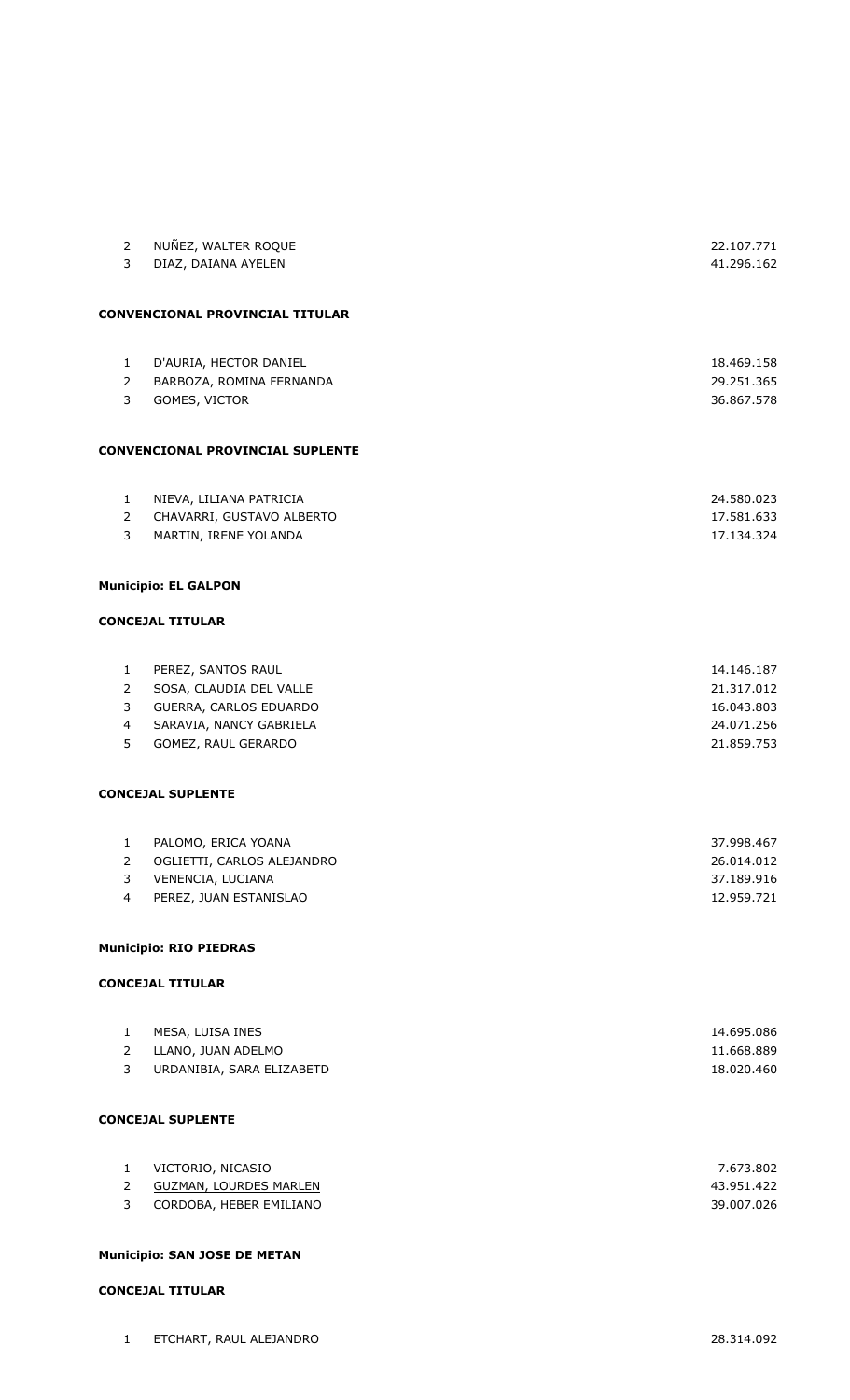| 2 | MADRID, JULIA DEL MILAGRO             | 22,348,898 |
|---|---------------------------------------|------------|
| 3 | ALZOGARAY, AUGUSTO LEANDRO            | 36.853.647 |
| 4 | TESEYRA, RAMONA ELIANA                | 22.531.200 |
| 5 | MASSAFRO FLORES, CARLOS OSVALDO DAVID | 39.398.778 |
| 6 | FLORES, LORENA MARIA ROSAURA          | 30.175.936 |
|   | ORTEGA, RAFAEL ENRIQUE                | 25.163.273 |
| 8 | RUIZ, IVANA EDITH                     | 23.900.701 |
| q | SORIA, MARIO ALBERTO                  | 26.597.667 |
|   |                                       |            |

|   | TAPIA, SILVIA PATRICIA        | 31.038.698 |
|---|-------------------------------|------------|
|   | DIAZ, MIGUEL ANGEL            | 17.134.343 |
| 3 | DIAZ, CAROLINA INES           | 34.278.717 |
| 4 | ETCHART, PEDRO JOAQUIN        | 41.422.664 |
| 5 | PEDRAZA, MARIA DE LOS ANGELES | 42.080.062 |
| 6 | PALACIO, RODOLFO LUIS         | 43.550.065 |
|   | DIAZ, FLAVIA NOEMI            | 34.974.183 |
| 8 | PRIETO, FACUNDO NAHUEL        | 40.630.089 |
| 9 | DIAZ, ANDREA VIRGINIA         | 38.737.914 |
|   |                               |            |

#### *DEPARTAMENTO: ORAN*

## **DIPUTADO TITULAR**

| $\mathbf{1}$<br>$\overline{2}$<br>3                | MIZZAU, IVAN GUERINO DEL MILAGRO<br>HILARIO, VERONICA NOEMI<br>BLANCO, ROBERTO ENRIQUE                                                                      | 33.754.187<br>32.316.819<br>20.399.541                                           |  |
|----------------------------------------------------|-------------------------------------------------------------------------------------------------------------------------------------------------------------|----------------------------------------------------------------------------------|--|
|                                                    | <b>DIPUTADO SUPLENTE</b>                                                                                                                                    |                                                                                  |  |
| $\mathbf{1}$<br>2<br>$\mathbf{3}$                  | JUAREZ, NOELIA FERNANDA<br>RISSO, BRIAN NAHUEL<br>PONS, TERESITA DEL MILAGRO                                                                                | 39.004.656<br>39.675.226<br>27.700.672                                           |  |
|                                                    | <b>CONVENCIONAL PROVINCIAL TITULAR</b>                                                                                                                      |                                                                                  |  |
| $\mathbf{1}$<br>2<br>3<br>$\overline{4}$<br>5<br>6 | MOYANO, LAURA ELIZABETH<br>RANGEON MENDOZA, HECTOR MARTIN<br>ALMARAZ, MILENA DEL MILAGRO<br>NAVARRO, JUAN JOSE<br>RUIZ, CARMEN<br>DOMINGUEZ, CARLOS GABRIEL | 16.684.061<br>32.434.358<br>31.831.115<br>36.557.457<br>21.539.487<br>34.183.979 |  |
| <b>CONVENCIONAL PROVINCIAL SUPLENTE</b>            |                                                                                                                                                             |                                                                                  |  |
| $\mathbf{1}$                                       | SALVATIERRA, JULIA BEATRIZ                                                                                                                                  | 38.186.239                                                                       |  |

|   | $\mathbf{L}$ $\mathbf{U}$ , it is a set of the set of the set of the set of the set of the set of the set of the set of the set of the set of the set of the set of the set of the set of the set of the set of the set of the set of | ---------  |
|---|---------------------------------------------------------------------------------------------------------------------------------------------------------------------------------------------------------------------------------------|------------|
| 2 | NAVARRETE, SILVESYRE ALEXIS                                                                                                                                                                                                           | 31.835.835 |
| 3 | VACA, MARIA EUGENIA                                                                                                                                                                                                                   | 33.581.712 |
| 4 | DOMINGUEZ, HECTOR BERNERDO                                                                                                                                                                                                            | 12.005.438 |
|   | 5 CASTAÑO, CAROLINA DE LOS ANGELES                                                                                                                                                                                                    | 49.471.647 |
| 6 | DIAZ, FACUNDO RAMON                                                                                                                                                                                                                   | 41.372.682 |
|   |                                                                                                                                                                                                                                       |            |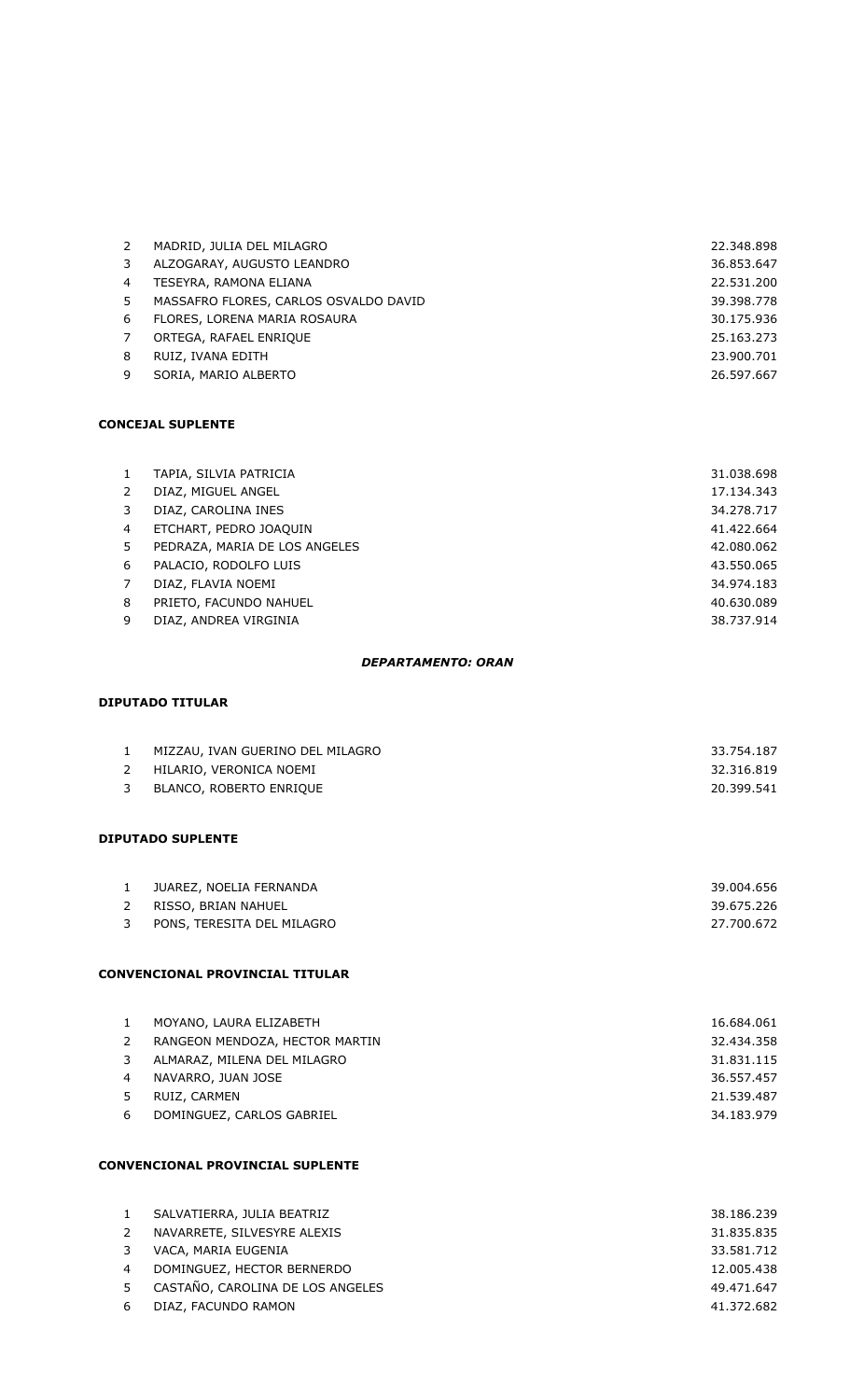### **Municipio: HIPOLITO YRIGOYEN**

## **CONCEJAL TITULAR**

| $\mathbf{1}$   | IGNACIO, GLADYS                      | 23.647.490 |
|----------------|--------------------------------------|------------|
| 2              | PEREYRA, JOSE LUIS                   | 28.066.447 |
| 3              | CASTILLO, MICAELA DANIELA            | 42.551.423 |
| $\overline{4}$ | ROMERO, MAURO GASTON                 | 41.020.538 |
| 5              | SILES, VANESA SILVINA                | 31.959.325 |
| 6              | APARICIO, JOSE JONATAN               | 37.716.078 |
| $\overline{7}$ | ROMERO, KAREN AIME                   | 41.986.039 |
|                | <b>CONCEJAL SUPLENTE</b>             |            |
| $\mathbf{1}$   | RODAS, MIGUEL MARCELO                | 28.106.714 |
| $\overline{2}$ | DELGADO, GABRIELA AGUSTINA           | 43.837.875 |
|                |                                      |            |
|                | <b>Municipio: PICHANAL</b>           |            |
|                | <b>CONCEJAL TITULAR</b>              |            |
| $\mathbf{1}$   | LEAÑEZ, CLAUDIA DE LOS ANGELES       | 27.252.855 |
| 2              | BERNS, DIEGO JOSE DARIO              | 28.576.328 |
| 3              | COSTILLA, FLORENCIA LUCIANA          | 42.813.762 |
| 4              | SAUCEDO, RICARDO ANTONIO             | 35.690.307 |
| 5              | MOLINA, MACARENA ALEJANDRA           | 43.375.881 |
| 6              | PAZ, CLAUDIO JORGE                   | 24.444.047 |
| $\overline{7}$ | ONTIVERO, LORENA AGUSTINA DEL CARMEN | 43.337.727 |
| 8              | LOAIZA, EMANUEL RODRIGO              | 42.132.605 |
| 9              | JUAREZ MENDEZ, BRENDA ABIGAIL        | 42.813.701 |

### **CONCEJAL SUPLENTE**

|    | DIAZ, EZEQUIEL ALBERTO       | 33.666.790 |
|----|------------------------------|------------|
|    | LEAÑEZ, ASTRID ALEJANDRA     | 33.666.605 |
|    | DOMINGUEZ, JORGE LUIS        | 32.210.346 |
| 4  | RUIZ DIAZ, ALEJANDRA MARIELA | 26.051.345 |
| 5. | LEAÑEZ, TITO LAUTARO         | 42.211.402 |
| 6  | MELO, ROCIO MILAGROS         | 43.949.585 |
|    | CARRIZO, DAVID EZEQUIEL      | 38.650.915 |
| 8  | CARO, MELANI YULIANA         | 44.270.547 |
| 9  | <b>OUINTANA, ERIC JAVIER</b> | 41.274.463 |

### *DEPARTAMENTO: RIVADAVIA*

## **DIPUTADO TITULAR**

| VILLA, JESUS RAMON      | 13.914.859 |
|-------------------------|------------|
| FLORES, JULIA NATIVIDAD | 16.888.985 |

#### **DIPUTADO SUPLENTE**

LUCAS, MARCOS 30.811.682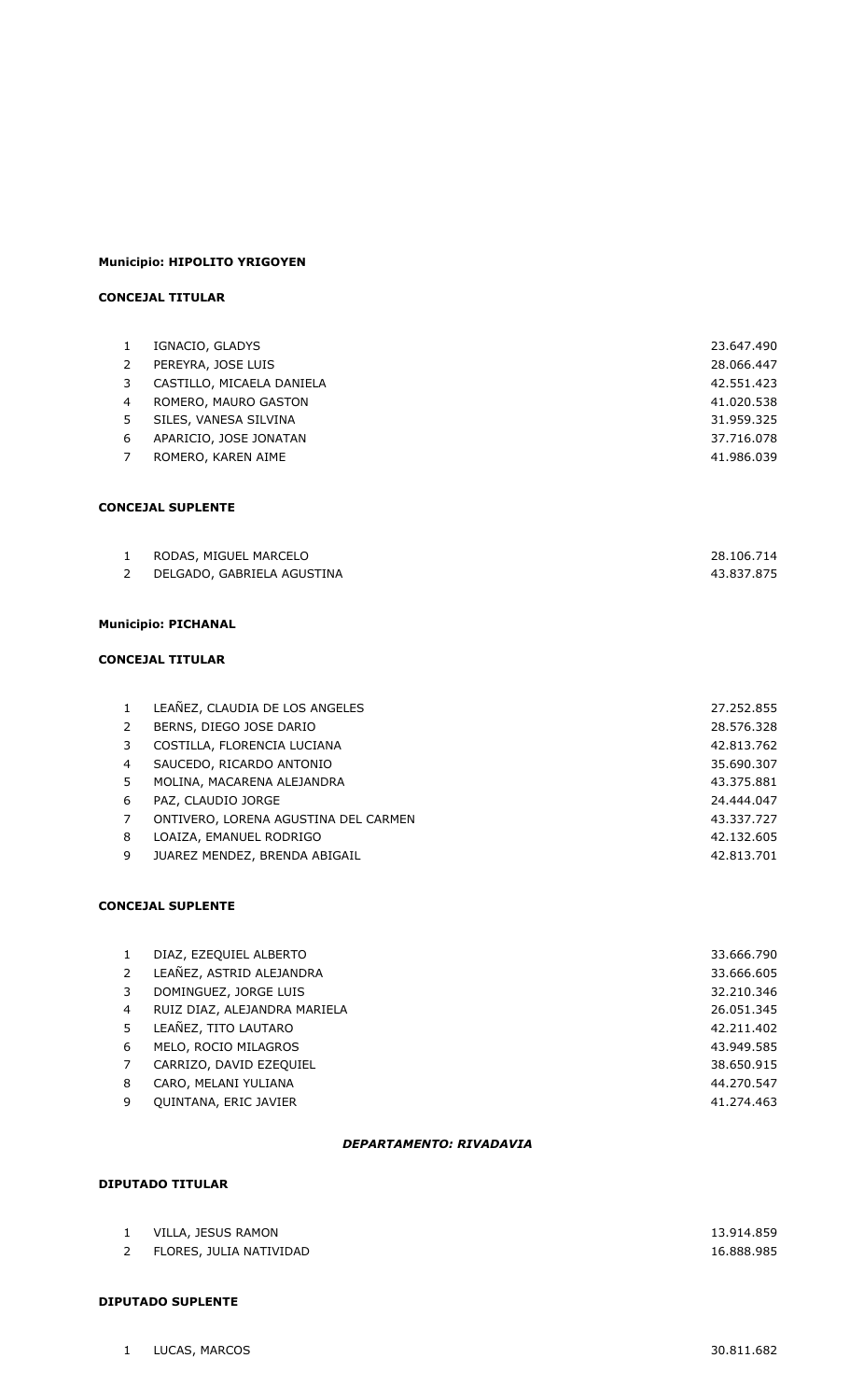| $\mathbf{2}^{\prime}$                                                | GARCIA, CARLA LUCENA                                                                                                                                        | 31.105.753                                                                                     |
|----------------------------------------------------------------------|-------------------------------------------------------------------------------------------------------------------------------------------------------------|------------------------------------------------------------------------------------------------|
|                                                                      | CONVENCIONAL PROVINCIAL TITULAR                                                                                                                             |                                                                                                |
| $\mathbf{1}$<br>$\mathbf{2}^{\prime}$                                | LOBO, FRANCISCO ANDRES<br>SAADE, BLANCA AZUCENA                                                                                                             | 14.982.577<br>13.278.634                                                                       |
|                                                                      | CONVENCIONAL PROVINCIAL SUPLENTE                                                                                                                            |                                                                                                |
| $\mathbf{1}$                                                         | VIDAL, AVELINO                                                                                                                                              | 25.964.064                                                                                     |
| $\overline{2}$                                                       | DIAZ, DELIA MABEL                                                                                                                                           | 36.544.868                                                                                     |
|                                                                      | Municipio: RIVADAVIA BANDA NORTE                                                                                                                            |                                                                                                |
|                                                                      | <b>CONCEJAL TITULAR</b>                                                                                                                                     |                                                                                                |
| $\mathbf{1}$<br>$\overline{2}$<br>3<br>4<br>5<br>6<br>$\overline{7}$ | RUIZ, JOSE ARMANDO<br>SARAVIA, ANA<br>CRUZ RUIZ, DIEGO ADRIAN<br>GIRON, CARMEN ROSITA<br>BANEGA, VIRGILIO<br>RUIZ, DEBORA MARISEL<br>ILLESCA, LUIS REINALDO | 30.100.805<br>17.858.124<br>33.921.302<br>34.621.484<br>40.629.778<br>39.364.179<br>27.567.388 |
|                                                                      | <b>CONCEJAL SUPLENTE</b>                                                                                                                                    |                                                                                                |
| $\mathbf{1}$<br>$\overline{2}$<br>3<br>4<br>5<br>6                   | CUELLAR, DANIELA MARISEL<br>PALMA, LUIS ALBERTO<br>PAZ, SELVA MILENA<br>MARTINEZ, HUMBERTO RENE<br>CAMPOS, MARIA NANCY<br>ARENAS, JULIO ELIAS               | 39.039.035<br>17.883.230<br>27.223.196<br>30.690.983<br>16.214.315<br>42.380.718               |
|                                                                      | <b>Municipio: RIVADAVIA BANDA SUR</b>                                                                                                                       |                                                                                                |
|                                                                      | <b>CONCEJAL TITULAR</b>                                                                                                                                     |                                                                                                |
| $\mathbf{1}$<br>$\overline{2}$<br>3<br>4<br>5                        | GIMENEZ, MODESTO TEOBALDO<br>MARTINEZ, ROSA AIDA<br>RIOS, CIRILO RAMON<br>ROJAS, ELVA GRACIELA<br>DIAZ, RAUL FEDERICO                                       | 17.855.419<br>24.325.776<br>13.029.591<br>25.574.323<br>14.488.704                             |

| <u>д.</u> | CORREA, VERONICA ELSA | 31.105.790 |
|-----------|-----------------------|------------|
|           | ROMANO, ELEODORO      | 8.388.412  |

## **Municipio: SANTA VICTORIA ESTE**

**CONCEJAL TITULAR**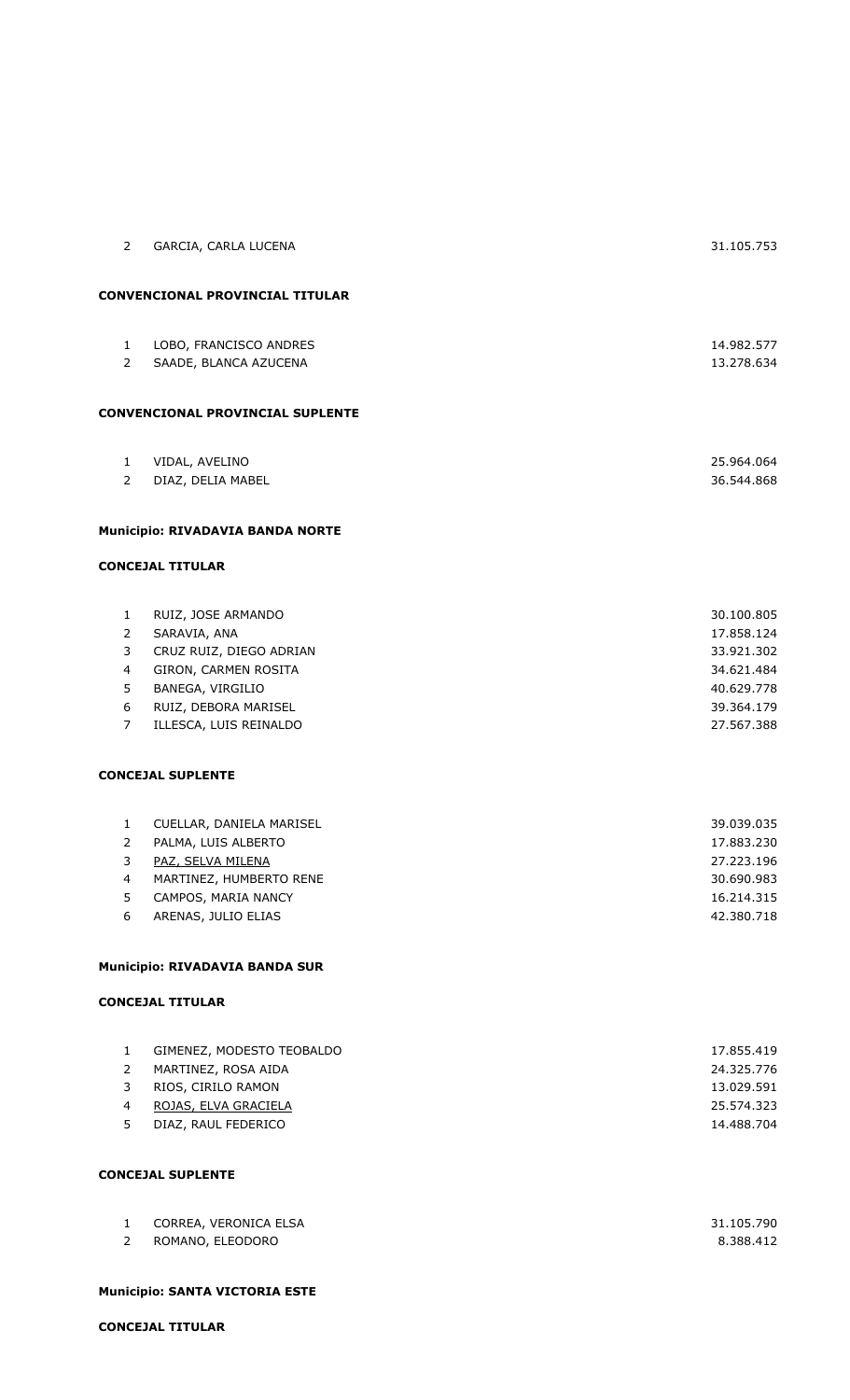|   | TORREZ, MATEO             | 22.405.854 |
|---|---------------------------|------------|
|   | PEDRISO, MARIA ANTONIETA  | 29.840.437 |
|   | ROMERO, EULOGIO ERMELINDO | 34.142.133 |
| 4 | PEREZ, CLARISA ANTONIA    | 23.721.954 |
|   | GONZALEZ, VICTOR          | 17,800,476 |
| 6 | RUIZ, PAOLA LETICIA       | 27.879.695 |
|   | SALAS, LEONIDES ESMERITO  | 33.355.263 |
|   |                           |            |

|   | CEBERO, SAIQUEN MARILIN  | 32.486.601 |
|---|--------------------------|------------|
|   | TORRES, DINO             | 17.563.335 |
|   | TORREZ, GLADIS           | 37.418.575 |
| 4 | SERRANO, RAFAEL FEDERICO | 29.073.706 |
|   | TORREZ, VICTORIA ALICIA  | 44.914.930 |
| 6 | MIRANDA, SERGIO          | 36.557.053 |

### *DEPARTAMENTO: ROS. DE LA FRONTERA*

### **DIPUTADO TITULAR**

| $\mathbf{1}$   | GOMEZ, PABLO RAUL ALEJANDRO       | 17.601.832 |
|----------------|-----------------------------------|------------|
| $\overline{2}$ | LEON MARTIN, CECILIA JULIETA      | 31.886.674 |
|                |                                   |            |
|                | <b>DIPUTADO SUPLENTE</b>          |            |
|                |                                   |            |
| $\mathbf{1}$   | SANCHEZ, CARLOS EDUARDO           | 36.173.837 |
| $\overline{2}$ | ROMANO, ANDREA PAOLA              | 25.303.585 |
|                | CONVENCIONAL PROVINCIAL TITULAR   |            |
|                |                                   |            |
| $\mathbf{1}$   | MONICO GRACIANO, JAVIER ALBERTO   | 28.832.621 |
| $\overline{2}$ | OTERO, ELIANA GABRIELA            | 32.774.605 |
|                |                                   |            |
|                | CONVENCIONAL PROVINCIAL SUPLENTE  |            |
| $\mathbf{1}$   | SINGH, DANTE OSCAR                | 12.957.406 |
| $\overline{2}$ | SARAVIA, MONICA RAQUEL            | 29.116.144 |
|                | Municipio: ROSARIO DE LA FRONTERA |            |
|                | <b>CONCEJAL TITULAR</b>           |            |
|                |                                   |            |
| $\mathbf{1}$   | LOPEZ GONZALEZ, BLANCA NIEVES     | 10.805.537 |
| $\overline{2}$ | GALLEGUILLO, JUAN CARLOS          | 28.832.880 |
| 3              | CABRERA, KAREN DEL CARMEN         | 36.129.961 |
| 4              | MOLINA, CARLOS OSCAR              | 31.129.300 |
| 5              | BORGE, MARIA ANTONIA              | 18.482.779 |
| 6              | BLANCO, WALTER DANIEL             | 27.797.765 |
| $\overline{7}$ | ARGAÑARAZ, MIRIAM ALEJANDRA       | 20.264.840 |
| 8              | SUAREZ, FRANCO ROLANDO            | 30.385.862 |

GONZALEZ, SILVIA MARGARITA 25.992.880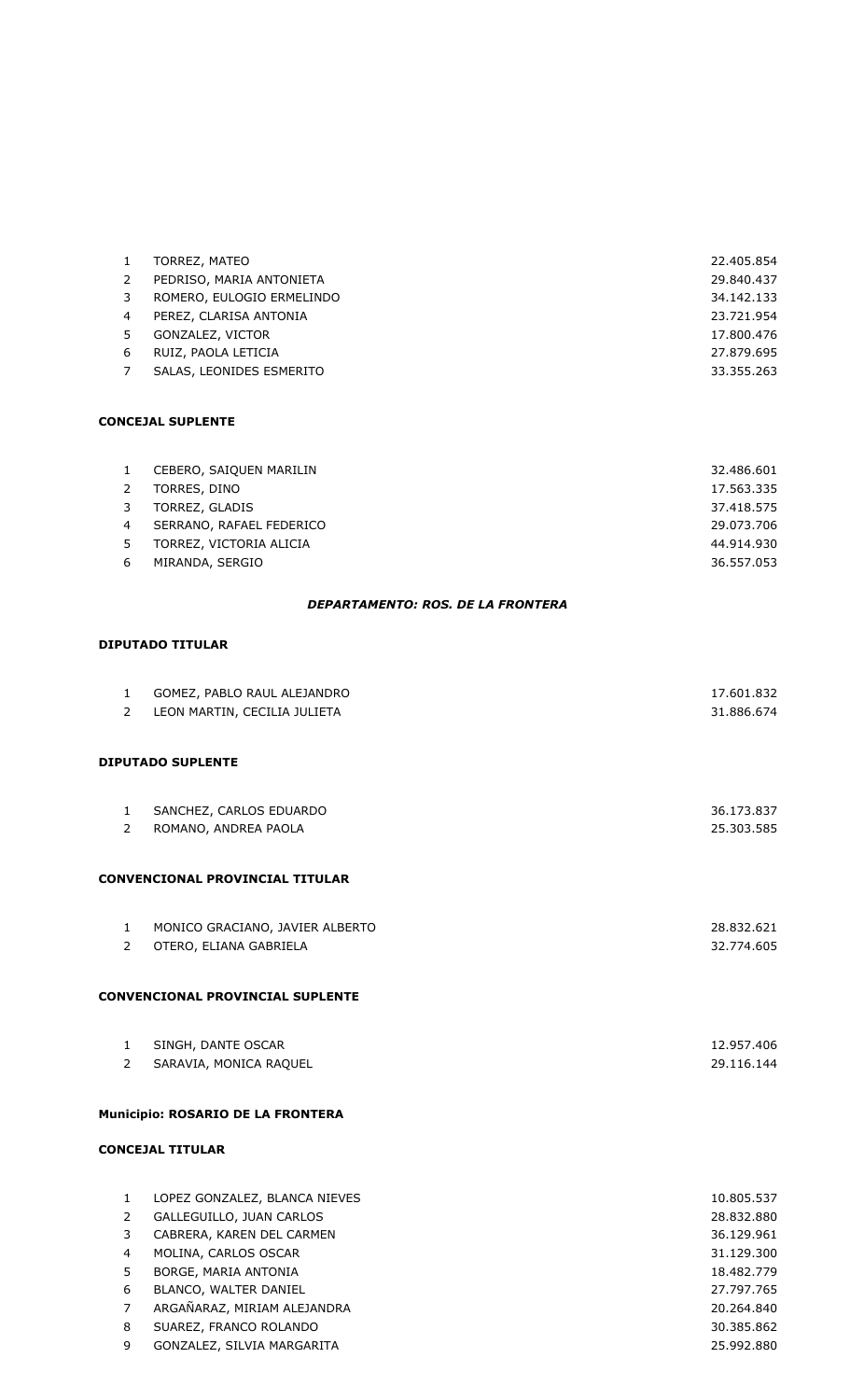| 1                              | NEME, JOSE ABRAHAN                      | 32.044.566 |
|--------------------------------|-----------------------------------------|------------|
| $\overline{2}$                 | CAMINOS, ERICA JANET                    | 32.583.641 |
| 3                              | LUDUEÑA, YONATHAN PAUL                  | 37.512.487 |
| 4                              | OLIVAR, GABRIELA ALEJANDRA              | 38.275.213 |
| 5                              | VILLALBA, ENZO EDGARDO                  | 38.275.209 |
| 6                              | MENDOZA, LUISA VICTORIA                 | 21.316.193 |
| $\overline{7}$                 | AZANI, JONATHAN ALFREDO                 | 40.156.930 |
| 8                              | LOPEZ, JESSICA PAOLA                    | 34.242.460 |
| 9                              | QUIROGA, EMILIO                         | 36.601.454 |
|                                | DEPARTAMENTO: ROSARIO DE LERMA          |            |
|                                | <b>SENADOR TITULAR</b>                  |            |
|                                |                                         |            |
|                                | JORGE, CLAUDIO ARIEL                    | 24.697.952 |
|                                | <b>SENADOR SUPLENTE</b>                 |            |
|                                |                                         |            |
|                                | CORBALAN, ALVARO DANIEL                 | 29.934.645 |
|                                |                                         |            |
|                                | <b>CONVENCIONAL PROVINCIAL TITULAR</b>  |            |
|                                |                                         |            |
| $\mathbf{1}$<br>$\overline{2}$ | BRUNA PEREZ, FABIAN ALBERTO             | 21.829.430 |
|                                | GUAYMAS, SANDRA BEATRIZ                 | 22.969.231 |
|                                | <b>CONVENCIONAL PROVINCIAL SUPLENTE</b> |            |
|                                |                                         |            |
| $\mathbf{1}$                   | MENDEZ, LUIS VICTOR                     | 17.308.663 |
| $\mathbf{2}$                   | YONAR, NANCY NOEMI                      | 32.044.797 |
|                                |                                         |            |
|                                | Municipio: CAMPO QUIJANO                |            |
|                                | <b>CONCEJAL TITULAR</b>                 |            |
|                                |                                         |            |
| $\mathbf{1}$                   | GUARI, MARTA ROXANA                     | 36.619.710 |
| $\overline{2}$                 | PISTAN, MIGUEL ANGEL                    | 20.127.972 |
| 3                              | REYES, TAMARA GUADALUPE                 | 43.168.887 |
| 4                              | GERON, HECTOR RODOLFO                   | 20.608.736 |
| 5                              | REYES, NANCY MERCEDES                   | 36.619.779 |
| 6                              | LUGONES RIOS, ENZO FACUNDO              | 39.675.784 |
| $\overline{7}$                 | PAREDES, CLAUDIA MABEL                  | 31.545.487 |
|                                |                                         |            |
|                                | <b>CONCEJAL SUPLENTE</b>                |            |

| ARAMAYO REYES, JONATAN GABRIEL | 36.619.794 |
|--------------------------------|------------|
| 2 ORDOÑEZ, MARIA SORAYA        | 27.681.875 |
| 3 VARGAS, ULISES JONATHAN      | 44.660.680 |
| 4 BARBOZA, TATIANA CELESTE     | 43.336.791 |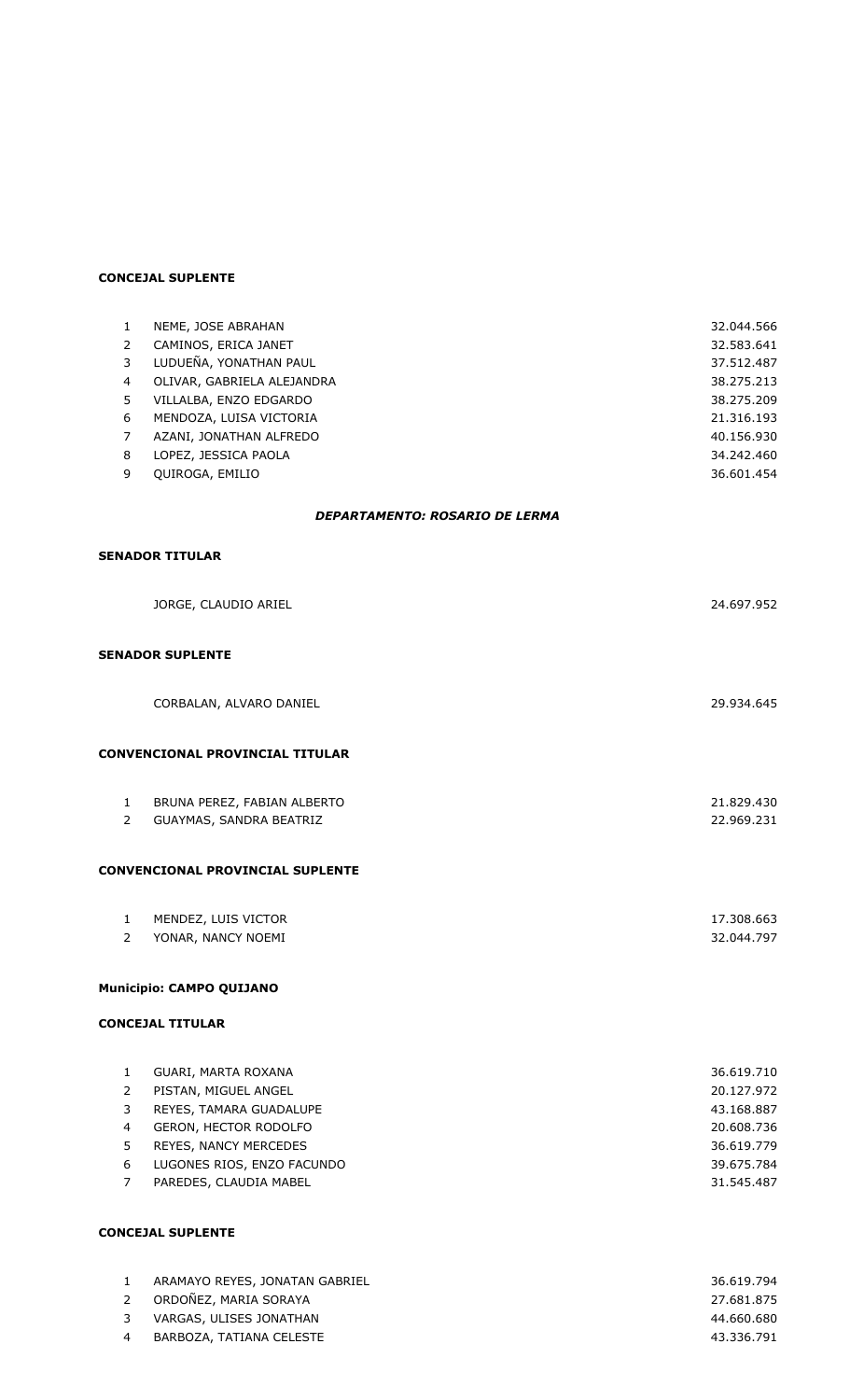| 5 | TAPIA, JESUS ABRAHAN      | 44.911.665 |
|---|---------------------------|------------|
|   | 6 OUIPILDOR, MAIRA ELIANA | 35.778.386 |
|   | ABAN, MAXIMILIANO RONALDO | 41.811.105 |

## **Municipio: ROSARIO DE LERMA**

#### **CONCEJAL TITULAR**

| 1  | CASTRO, NESTOR FAVIO      | 20.127.982 |
|----|---------------------------|------------|
| 2  | GUAYMAS, SANDRA BEATRIZ   | 22.969.231 |
| 3  | MENDEZ, LUIS VICTOR       | 17,308,663 |
| 4  | GONZALEZ, RUTH ELIZABETH  | 24.651.990 |
| 5. | LAIME, CRISANTO           | 20.615.042 |
| 6  | GONZALEZ, NOEMI ALEJANDRA | 27.804.915 |
| 7  | CARRASCO, LEANDRO DAVID   | 41.181.031 |
| 8  | ANGELITO, MIRNA SUSANA    | 28,788,304 |
| 9  | MAIGUA, ALI ALEXANDER     | 38.653.885 |

### **CONCEJAL SUPLENTE**

| $\mathbf{1}$  | LAIME, YANINA DEL MILAGRO    | 42.754.344 |
|---------------|------------------------------|------------|
| $\mathcal{P}$ | MAIGUA, JORGE LUIS           | 14.804.031 |
| 3             | CASTRO, SOFIA VICTORIA       | 42.019.503 |
| 4             | GAETAN, MAXIMILIANO ALBERTO  | 30.363.730 |
| 5.            | PEREIRA, SARA LEA            | 42.754.400 |
| 6             | VILCA, MANUEL EXEQUIEL       | 42.079.477 |
| 7             | MAIGUA, JENIFER MARIAMAR     | 41.181.092 |
| 8             | CARDOZO, GUSTAVO DANIEL      | 28.934.480 |
| 9             | PEREZ MARTINEZ, STELLA MARIS | 25.143.915 |
|               |                              |            |

## *DEPARTAMENTO: SAN CARLOS*

### **SENADOR TITULAR**

|                                         | VASQUEZ GARECA, ROBERTO ELEUTERIO      | 18.230.530 |  |
|-----------------------------------------|----------------------------------------|------------|--|
|                                         | <b>SENADOR SUPLENTE</b>                |            |  |
|                                         | LOPEZ, DOMINGA                         | 18.046.026 |  |
|                                         | <b>CONVENCIONAL PROVINCIAL TITULAR</b> |            |  |
| $\mathbf{1}$                            | FIGUEROA, EDUARDO FAVIO                | 20.393.554 |  |
| <b>CONVENCIONAL PROVINCIAL SUPLENTE</b> |                                        |            |  |
| $\mathbf{1}$                            | DIAZ, NARCISO                          | 10.668.972 |  |

### **Municipio: ANGASTACO**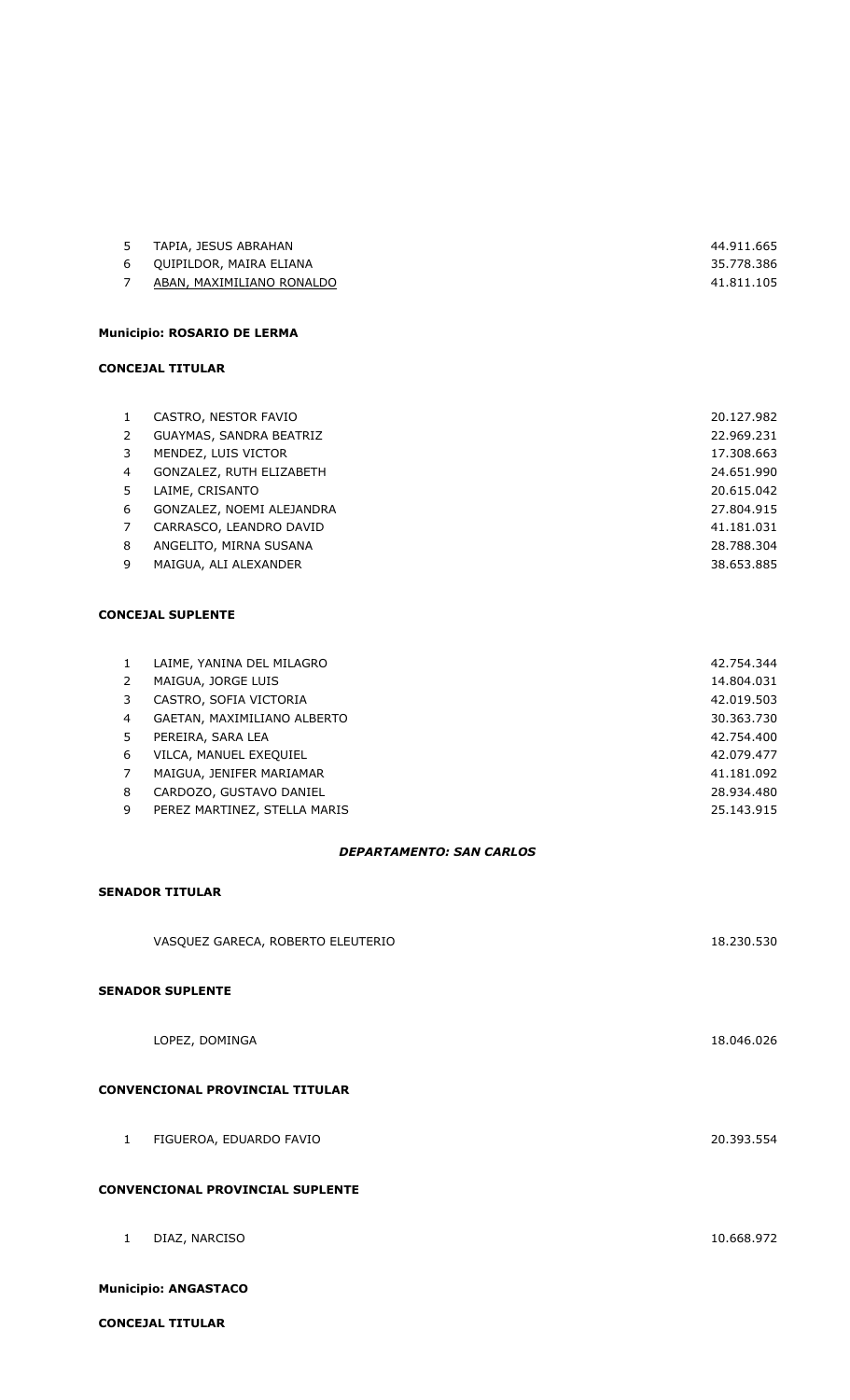| $\mathbf{1}$                   | VELAZQUEZ, MERCEDES CAROLINA                      | 18.748.952               |
|--------------------------------|---------------------------------------------------|--------------------------|
| $\overline{2}$                 | GUTIERREZ, ROQUE AGUSTIN                          | 32.888.450               |
| 3                              | CHAUQUI, CARLA DEL ROSARIO                        | 38.272.513               |
|                                |                                                   |                          |
|                                | <b>CONCEJAL SUPLENTE</b>                          |                          |
|                                |                                                   |                          |
|                                |                                                   |                          |
| $\mathbf{1}$<br>$\overline{2}$ | RENFIGES, AGUSTIN JORGE<br>CONDORI, MARIA ANTONIA | 38.272.571<br>32.534.394 |
| 3                              | CABEZAS, JOSE MARCELO                             | 42.554.069               |
|                                |                                                   |                          |
|                                |                                                   |                          |
|                                | <b>Municipio: ANIMANA</b>                         |                          |
|                                | <b>CONCEJAL TITULAR</b>                           |                          |
|                                |                                                   |                          |
| $\mathbf{1}$                   | LIENDRO, ALDO LEONARDO                            | 34.291.131               |
| $2^{\circ}$                    | RIOS, VERONICA ROSARIO                            | 27.590.308               |
| 3                              | CASIMIRO, ROBERTO                                 | 27.567.962               |
|                                |                                                   |                          |
|                                | <b>CONCEJAL SUPLENTE</b>                          |                          |
|                                |                                                   |                          |
| $\mathbf{1}$                   | MAMANI, MARIA GUILLERMINA                         | 38.211.519               |
| $\overline{2}$                 | RODRIGUEZ, IGNACIO GONZALO                        | 38.649.817               |
| $\mathbf{3}$                   | SALDAÑO, RITA VERONICA                            | 35.188.490               |
|                                |                                                   |                          |
|                                | <b>Municipio: SAN CARLOS</b>                      |                          |
|                                |                                                   |                          |
|                                | <b>CONCEJAL TITULAR</b>                           |                          |
|                                |                                                   |                          |
|                                | 1 CONDORI, JUAN MARCELO                           | 27.481.510               |
| $\overline{2}$                 | LIENDRO, MARCELINA                                | 23.502.445               |
| 3                              | TOLABA, OSCAR CANDIDO                             | 14.708.041               |
|                                |                                                   |                          |
|                                | <b>CONCEJAL SUPLENTE</b>                          |                          |
|                                |                                                   |                          |
| $\mathbf{1}$                   | LOPEZ, RITA VERONICA                              | 30.580.368               |
| $\overline{2}$<br>3            | RIOS DIAZ, MARIO RUBEN<br>LOPEZ, DELIA ROMINA     | 34.788.976               |
|                                |                                                   | 30.058.405               |
|                                | <b>DEPARTAMENTO: SAN MARTIN</b>                   |                          |
|                                |                                                   |                          |
|                                | <b>DIPUTADO TITULAR</b>                           |                          |
|                                |                                                   |                          |
| $\mathbf{1}$                   | RESTOM, JORGE MIGUEL<br>MARTIN, MARIA GABRIELA    | 16.167.450<br>21.743.269 |
| $\overline{2}$<br>3            | BENITEZ OCAMPO, JUAN CARLOS IGNACIO               | 33.668.443               |
|                                |                                                   |                          |
|                                |                                                   |                          |
|                                | <b>DIPUTADO SUPLENTE</b>                          |                          |

## MOLINA, MELANIE BELEN 35.281.271 VELEIZAN, PABLO NICOLAS 33.946.101 ILLESCA, MARCELA JUANA 20.352.010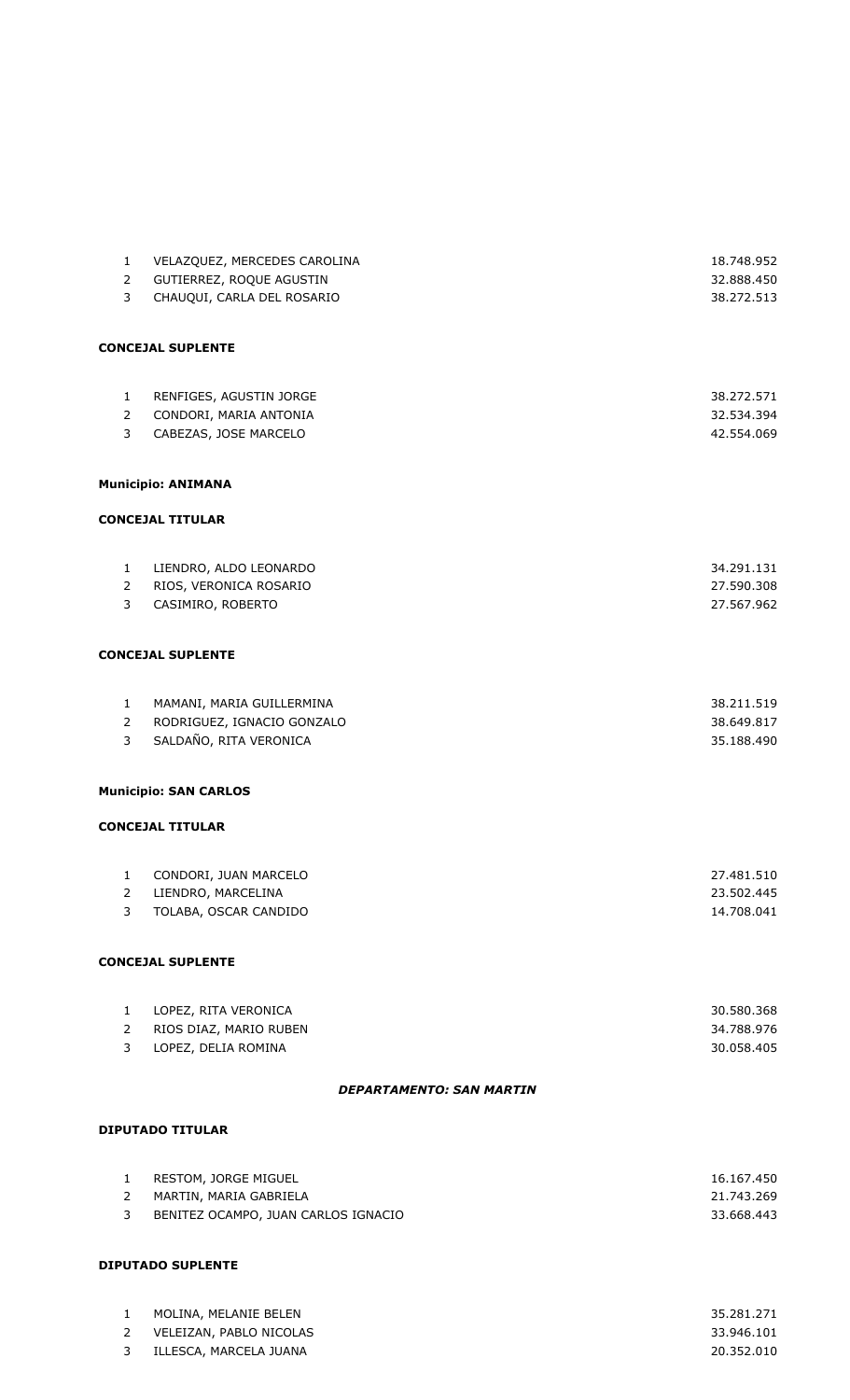## **CONVENCIONAL PROVINCIAL TITULAR**

| 1            | HERNANDEZ, ALDO RAMON                   | 7.850.700  |
|--------------|-----------------------------------------|------------|
| 2            | ALMARAZ, MARCELA ISABEL                 | 27.725.497 |
| 3            | JUAREZ, JOSE ANTONIO                    | 21.799.802 |
| 4            | BONILLO, MARIA BEATRIZ                  | 13.577.726 |
| 5            | MOYANO, SANTIAGO JOSE                   | 27.426.792 |
| 6            | SANTILLAN, ELSA DEL CARMEN              | 11.152.219 |
|              |                                         |            |
|              |                                         |            |
|              | <b>CONVENCIONAL PROVINCIAL SUPLENTE</b> |            |
|              |                                         |            |
| $\mathbf{1}$ | CARMONA, JOSE FRANCISCO                 | 16.659.538 |
| 2            | MIRANDA, NORMA ELIZABETH                | 39.893.784 |
| 3            | CARRAZAN MENA, FERNANDO JEREMIAS        | 31.081.227 |
| 4            | LOPEZ, CINTIA ELIZABETH                 | 32.192.471 |
| 5            | ARGAÑARAZ, ENZO DANIEL                  | 20.373.285 |
| 6            | MOLINA, DEBORA MARIEL                   | 32.486.108 |
|              |                                         |            |
|              |                                         |            |

## **Municipio: AGUARAY**

#### **INTENDENTE**

| CARMONA, MIGUEL FRANCISCO | 40.155.559 |
|---------------------------|------------|
|                           |            |

### **CONCEJAL TITULAR**

|               | MEDINA, MIRIAN RAOUEL      | 25.499.073 |
|---------------|----------------------------|------------|
| $\mathcal{P}$ | ARAOZ, JOSE FERNANDO       | 24.410.025 |
| 3             | ANDRADA, CAMILA NATALIA    | 39,006.573 |
| 4             | RONCALES PAZ, MIGUEL ANGEL | 40.630.698 |
| .5.           | MEALLA, TATIANA PAMELA     | 39.539.473 |
| 6             | VELIZ, ARMANDO             | 14.792.312 |
|               | PEREZ, DEBORA MARIANA      | 26.738.493 |

### **CONCEJAL SUPLENTE**

|   | SEGUNDO, NOLBERTO        | 18,309,078 |
|---|--------------------------|------------|
|   | LUIS, FABIOLA ELIZABET   | 30.398.932 |
|   | ARGOTA, MARCOS GABRIEL   | 35.837.225 |
| 4 | CARMONA, LUISA JANET     | 40.740.672 |
|   | BANEGAS, GONZALO MOISES  | 44.137.862 |
| 6 | VAZQUEZ, MARIA VIRGINIA  | 37.777.955 |
|   | ATIENZO, ALFREDO JOAQUIN | 36.682.256 |
|   |                          |            |

## **Municipio: PROF. SALVADOR MAZZA**

### **CONCEJAL TITULAR**

| ARGAÑARAZ, RAMON GERARDO    | 28.612.844 |
|-----------------------------|------------|
| 2 IBAÑEZ, MAYRA VANINA      | 34.634.885 |
| 3 ULIAMBRE, MATIAS EZEOUIEL | 31.140.206 |